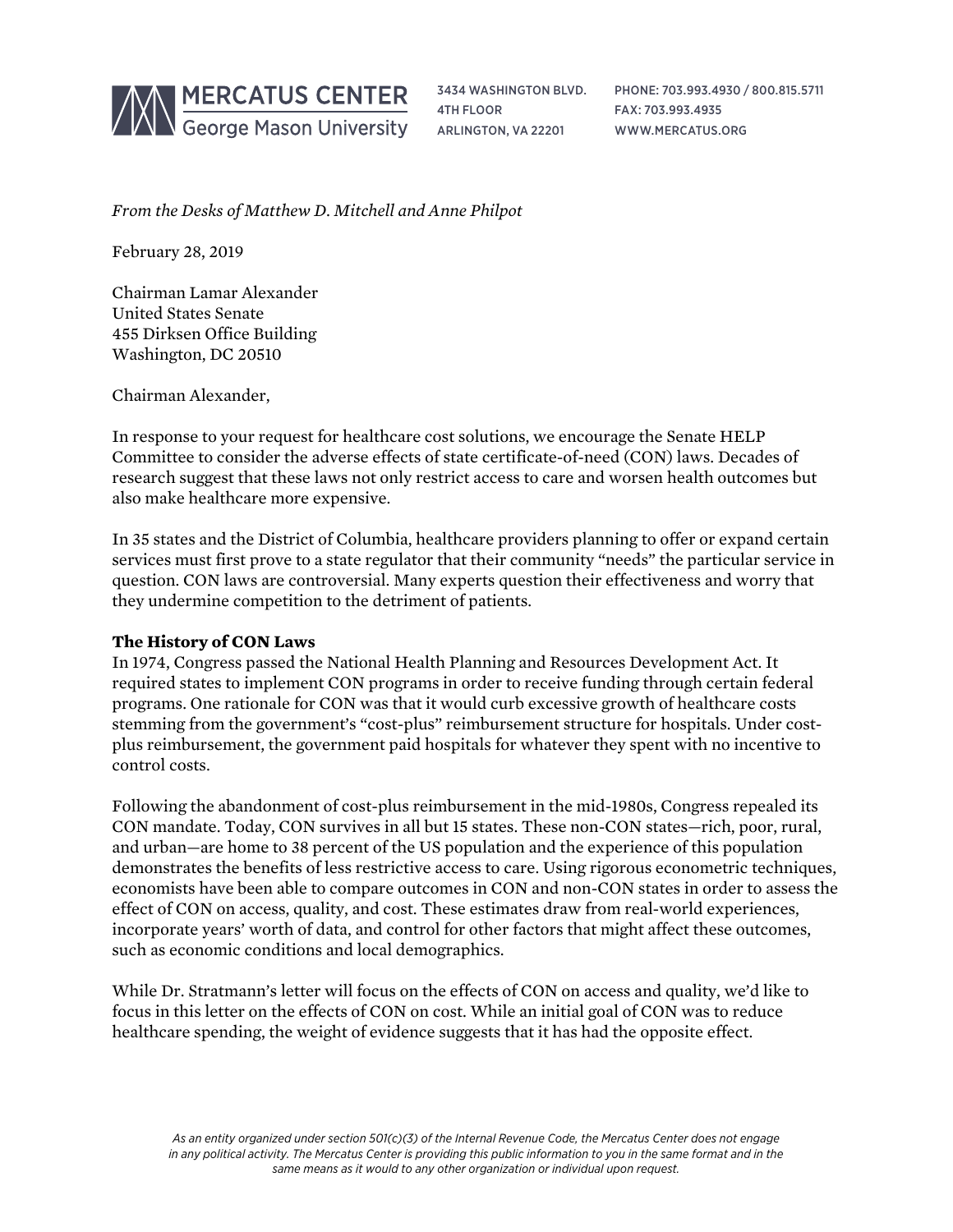In the attached study, Matthew D. Mitchell provides a comprehensive review of the theoretical and empirical research on the relationship between CON laws and spending. In it, he reviews 20 academic studies spanning 40 years. We briefly summarize that literature here.

# **CON Laws Are Associated with Higher Healthcare Costs**

Cost per unit refers to the amount of money that must be paid to producers to compensate them for producing one unit of a product or service. Economic theory predicts that a supply restriction such as CON regulation will increase per-unit costs by reducing supply.

The empirical evidence on how CON regulation affects cost has been consistent with this economic theory. It shows that CON regulation tends to increase the cost of healthcare services by limiting supply. Conversely, "redundant" facilities and services tend to decrease costs by increasing competition. The empirical evidence also shows the following specific effects:

- *Per-unit costs.* As predicted by economic theory, the bulk of empirical evidence suggests that CON laws are associated with higher per-unit healthcare costs. No studies to date find that CON is associated with lower per-unit costs.
- *Total patient expenditures.* None of the published studies find that CON is directly associated with lower total patient expenditures, and seven of these studies find evidence that CON increases expenditures.
- *Hospital efficiency.* The literature is mixed on the question of hospital efficiency, with two studies finding that CON laws increase some measures of hospital efficiency, one study finding no effect, and one study finding that CON laws reduce efficiency.
- *Hospital investment.* Studies suggest that CON has failed to reduce unnecessary investments. One study found that CON failed to reduce investment, while another found that CON actually backfired, causing hospitals to increase investment before CON implementation in anticipation that future investments would be more difficult.

If the goal of CON regulation is to discourage excessive spending caused by the third-party-payer problem and other distortions in the healthcare market that divorce consumers from cost considerations, then CON regulations are a poorly targeted method of achieving this end. As many healthcare experts have suggested, the best way to deal with this problem is to reform the policies that divorce consumers from cost. In contrast, CON regulations restrict the ability of everybody including customers who pay out of pocket—to access healthcare services.

As the experience of the 15 non-CON states has shown, repealing CON tends to be associated with lower barriers to care and reduced costs. States must carefully weigh the past four decades of research and consider CON's detrimental effects on healthcare costs. The federal government can play an important role in encouraging states to do this. The evidence suggests that repealing CON would increase access to high-quality care while lowering costs.

Sincerely,

Matthew D. Mitchell, PhD Senior Research Fellow, Mercatus Center at George Mason University

Anne Philpot Research Assistant, Mercatus Center at George Mason University

#### **Attachment**

Matthew D. Mitchell, "Do Certificate-of-Need Laws Limit Spending?" (Mercatus Working Paper)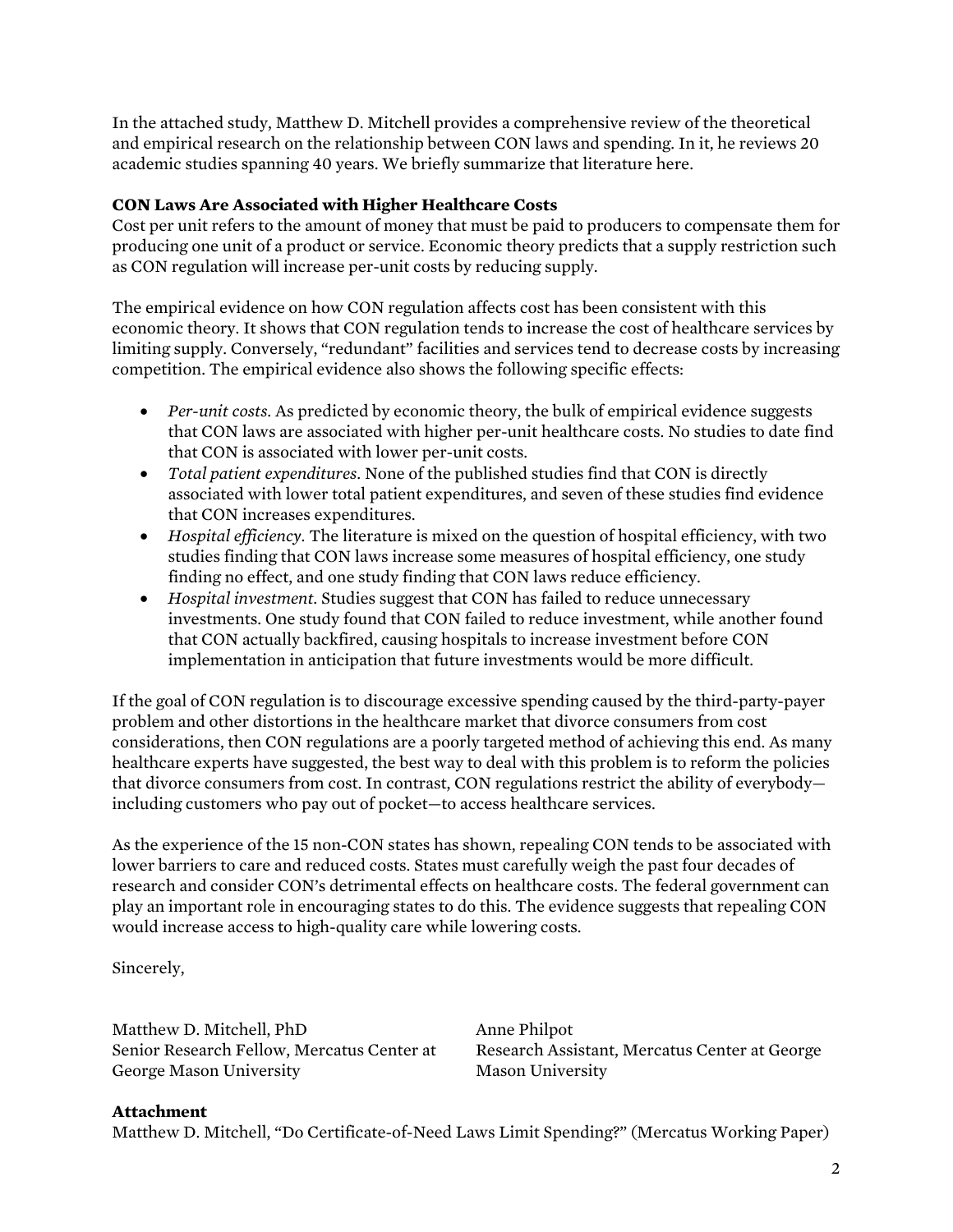# Do Certificate-of-Need Laws Limit Spending?

Matthew D. Mitchell

*September 2016*

# MERCATUS WORKING PAPER



3434 Washington Blvd., 4th Floor, Arlington, Virginia 22201 www.mercatus.org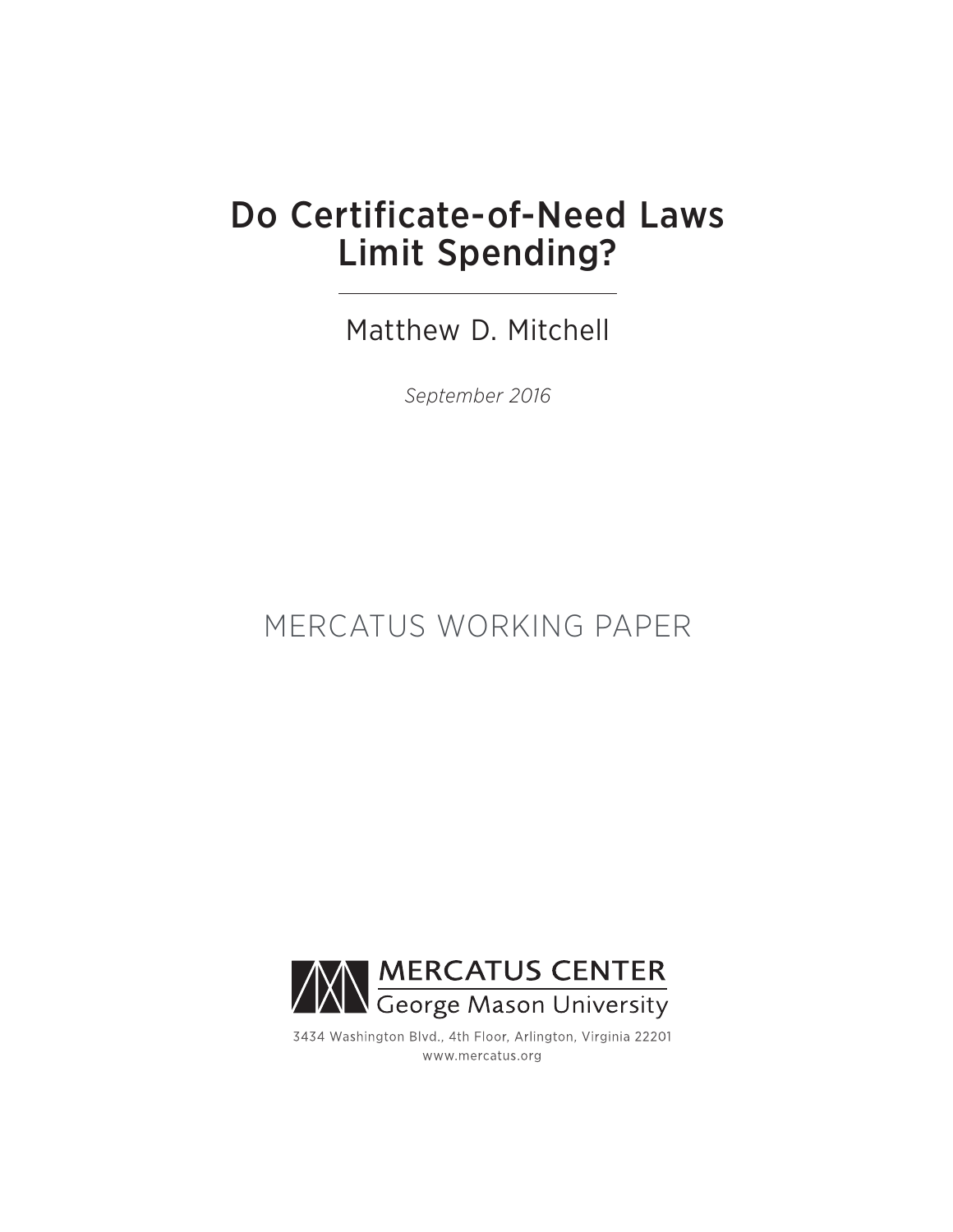*Matthew D. Mitchell. "Do Certificate-of-Need Laws Limit Spending?" Mercatus Working Paper, Mercatus Center at George Mason University, Arlington, VA, September 2016.*

# **Abstract**

In 35 states, certificate-of-need (CON) laws in health care restrict the supply of medical services. These regulations require providers hoping to open a new healthcare facility, expand an existing facility, or purchase certain medical equipment such as an MRI machine or a hospital bed to first prove to a regulatory body that their community needs the service in question. The approval process can be time consuming and expensive, and it offers incumbent providers an opportunity to oppose the entrance of new competitors. However, it was originally hoped that these laws would, among other things, reduce healthcare price inflation. In this brief, I review the basic economic theory of a supply restriction like CON, then summarize four decades of empirical research on the effect of CON on healthcare spending. There is no evidence that CON regulations limit healthcare price inflation and little evidence that they reduce healthcare spending. In fact, the balance of evidence suggests that CON laws are associated with higher per unit costs and higher total healthcare spending.

*JEL* codes: D72, D78, H75, I1, L51

Keywords: economics of regulation, certificate of need, supply constraints, regulatory capture, special interests, rent-seeking

# **Author Affiliation and Contact Information**

Matthew D. Mitchell Senior Research Fellow, Mercatus Center at George Mason University Director, Project for the Study of American Capitalism Adjunct Professor of Economics, George Mason University mmitchell@mercatus.gmu.edu

# **Acknowledgments**

I thank Scott Eastman and Mohamad Elbarasse for their excellent research assistance on this paper. I am also grateful to Nita Ghei, Christina Behe, and two anonymous reviewers for numerous helpful suggestions. I alone am responsible for any errors or omissions that remain.

*All studies in the Mercatus Working Paper series have followed a rigorous process of academic evaluation, including (except where otherwise noted) at least one double-blind peer review. Working Papers present an author's provisional findings, which, upon further consideration and revision, are likely to be republished in an academic journal. The opinions expressed in Mercatus Working Papers are the authors' and do not represent official positions of the Mercatus Center or George Mason University.*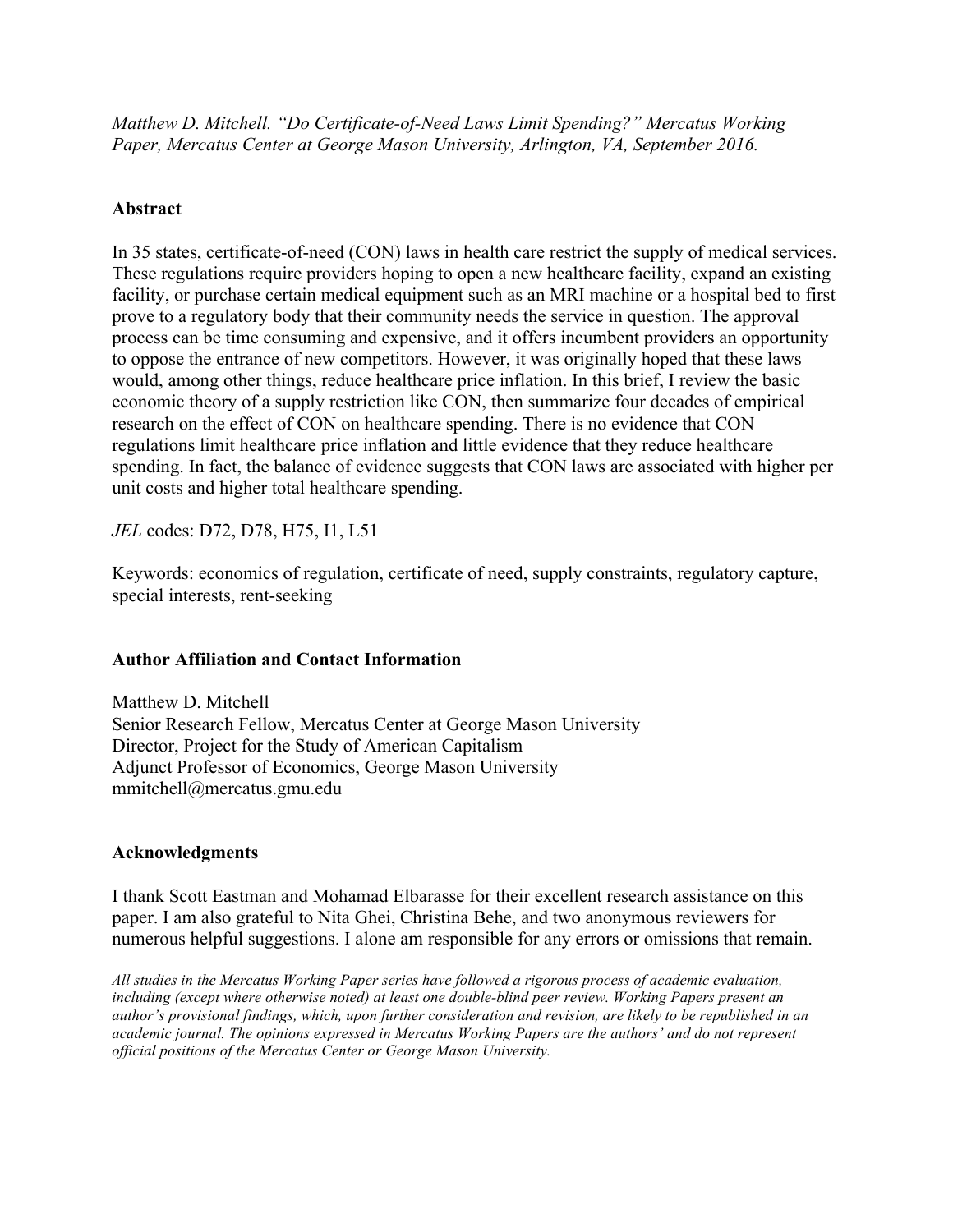### **Do Certificate-of-Need Laws Limit Spending?**

Matthew D. Mitchell

#### **Economic Theory and the Original Rationale for Certificate of Need**

Thirty-five states and the District of Columbia currently impose certificate-of-need (CON) restrictions on the provision of health care.<sup>1</sup> These rules require those hoping to open or expand specific types of healthcare facilities to first prove to a state regulator that their community "needs" the particular service. For example, Virginia providers wishing to open a neonatal intensive care unit, start a rehabilitation center, or even purchase a new CT scanner for an existing practice must first prove to the state health commissioner that their community needs the service in question.<sup>2</sup> Providers wait years and spend tens or even hundreds of thousands of dollars convincing CON authorities to approve their projects.<sup>3</sup> In the process, incumbent providers are often invited to testify against their would-be competitors. It was originally hoped that the CON process would reduce healthcare price inflation, though over the years, the rationale in favor of CON has shifted a number of times.

In 1964, New York implemented the first CON program.<sup>4</sup> A decade later, Congress enacted the National Health Planning and Resources Development Act, thereby withholding

 $<sup>1</sup>$  In some states, such as Virginia, these restrictions are known as a Certificate of Public Convenience and Necessity.</sup> In July 2016, New Hampshire eliminated its CON program. For more details about the history of CON programs in the states, see Matthew Mitchell and Christopher Koopman, "40 Years of Certificate-of-Need Laws across America," Mercatus Center at George Mason University, Arlington, VA, October 14, 2014.

<sup>&</sup>lt;sup>2</sup> "CON—Certificate of Need State Laws" (Washington, DC: National Conference of State Legislatures, August 2016), http://www.ncsl.org/research/health/con-certificate-of-need-state-laws.aspx.

 $3$  Virginia's Dr. Mark Monteferrante spent five years and \$175,000 seeking permission to add a second MRI machine to his practice. Kent Hoover, "Doctors Challenge Virginia's Certificate-of-Need Requirement," *Washington Bureau*, *Business Journals*, June 5, 2012. 4 Mitchell and Koopman, "40 Years of Certificate-of-Need Laws across America."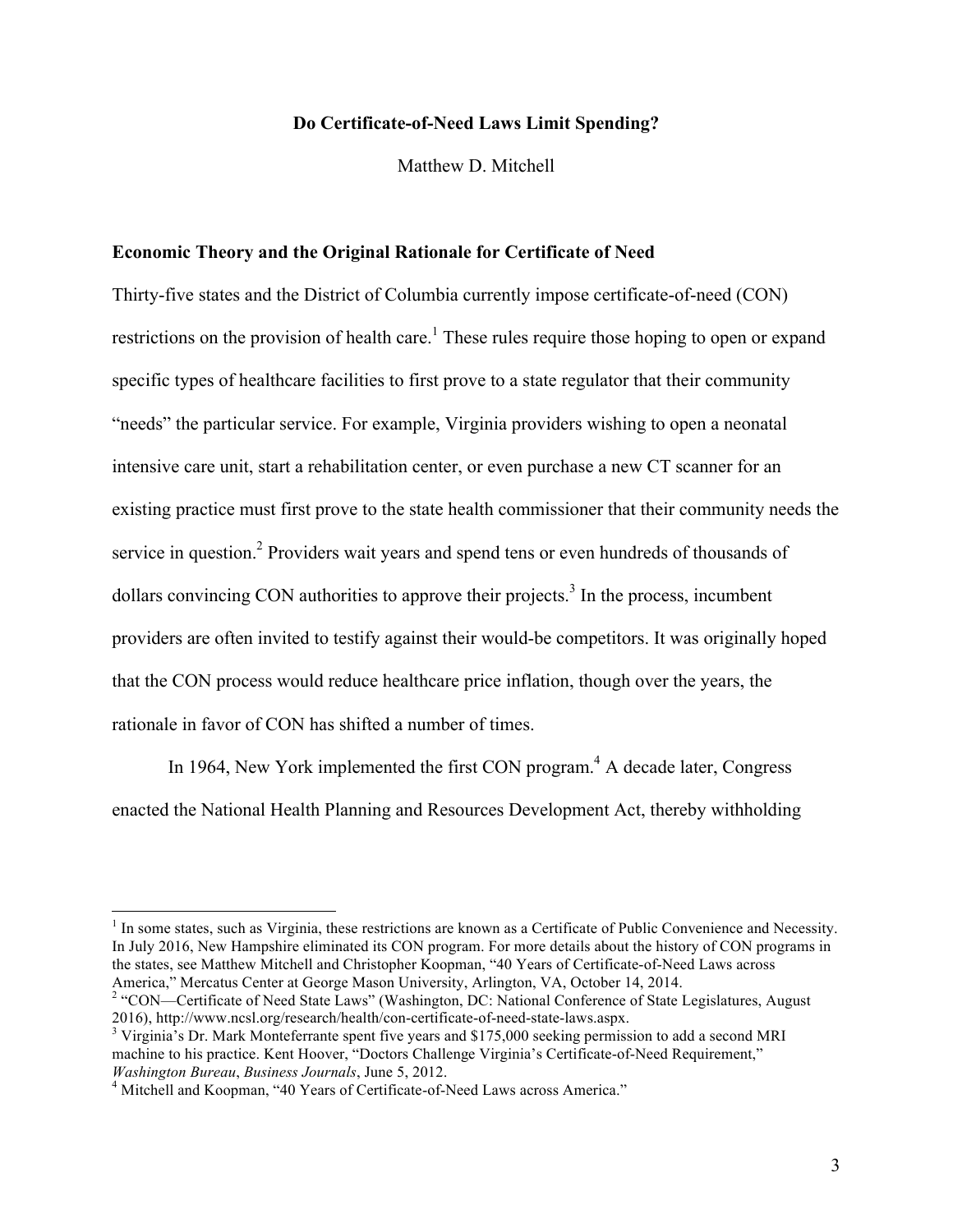federal healthcare dollars from any state that failed to implement its own CON program.<sup>5</sup> By 1979, every state except Louisiana had responded to this incentive and implemented a CON program. <sup>6</sup> The federal incentive was repealed in 1987 following a change in Medicare reimbursement practices, and more than a dozen states have since repealed their CON programs. But in 35 states and the District of Columbia, CON laws still restrict the supply of some healthcare services.

The rationale behind the 1974 federal legislation was clear. Under a section titled "Findings and Purpose," Congress declared,

The massive infusion of Federal funds into the existing health care system has contributed to inflationary increases in the *cost* of health care and failed to produce an adequate supply or distribution of health resources, and consequently has not made possible equal access for everyone to such resources.<sup>7</sup>

Note the emphasis on cost. From the beginning, a primary goal of CON programs was to rein in the excessive growth of healthcare costs. $8$  Then, as now, healthcare price inflation was a perennial concern. Note also that the authors of this legislation believed healthcare price inflation to be a result of other federal policies. In what way might a law restricting supply reduce cost? I begin with a simple economic model of supply and demand and then consider three slightly more elaborate models.

<sup>&</sup>lt;sup>5</sup> National Health Planning and Resources Development Act of 1974, Pub. L. No. 93-641 (1975).<br><sup>6</sup> Mitchell and Koopman, "40 Years of Certificate-of-Need Laws across America."<br><sup>7</sup> Pub. L. No. 93-641, emphasis added.<br><sup>8</sup> F

Development Act, see Thomas Stratmann and Jacob Russ, "Do Certificate-of-Need Laws Increase Indigent Care?," Mercatus Working Paper No. 14-20, Mercatus Center at George Mason University, Arlington, VA, July 2014; Thomas Stratmann and Matthew C. Baker, "Are Certificate-of-Need Laws Barriers to Entry? How They Affect Access to MRI, CT, and PET Scans," Mercatus Working Paper, Mercatus Center at George Mason University, Arlington, VA, January 2016; Thomas Stratmann and Christopher Koopman, "Entry Regulation and Rural Health Care: Certificate-of-Need Laws, Ambulatory Surgical Centers, and Community Hospitals," Mercatus Working Paper, Mercatus Center at George Mason University, Arlington, VA, February 2016.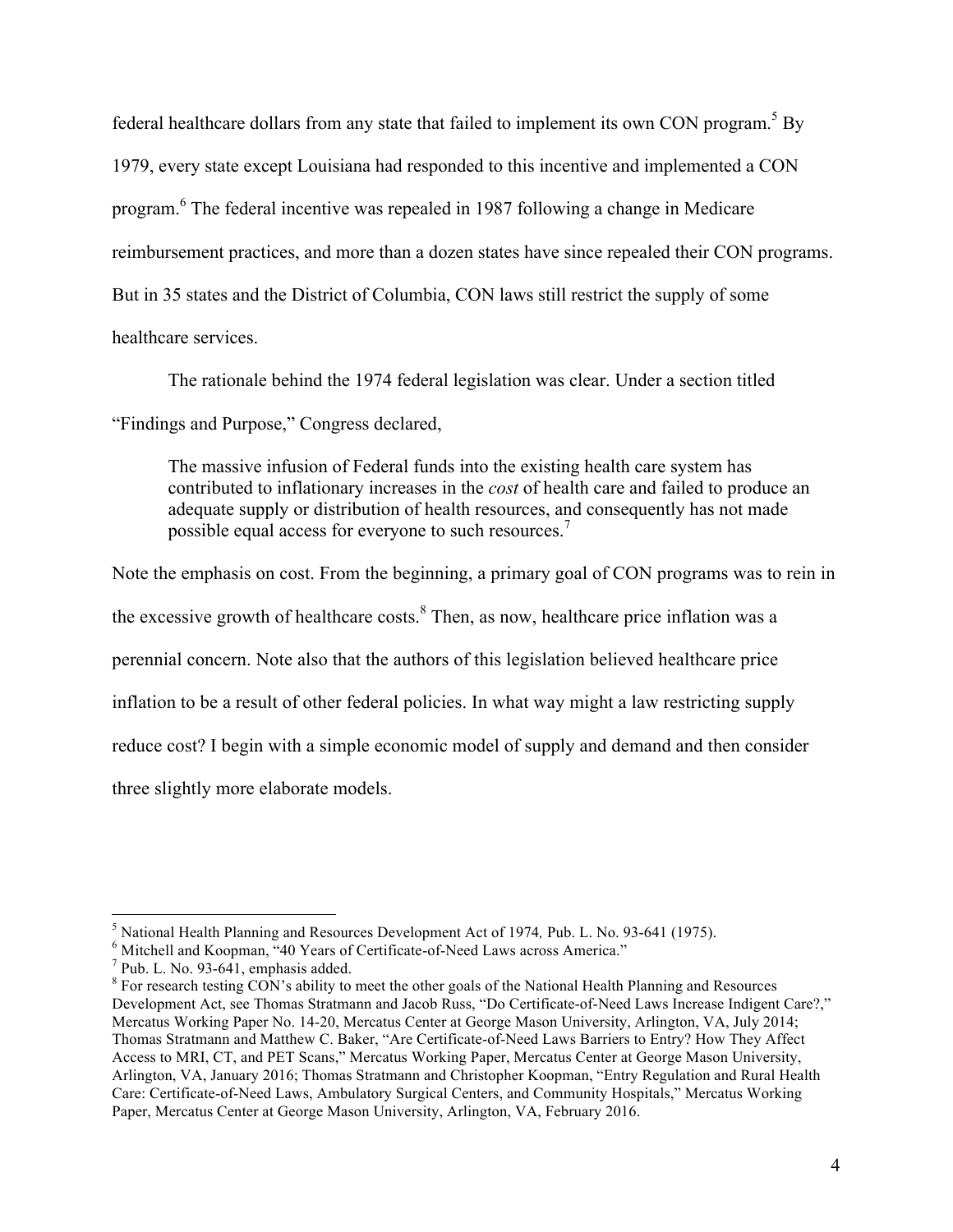### *The Simple Model of Supply and Demand*

In everyday language, we speak of cost in *per unit* terms: How much does one slice of pizza cost? What is the going rate for a gallon of unleaded gasoline? Simple economic theory offers a straightforward answer to the question of how a supply restriction might reduce this sort of cost: it can't. In a supply-and-demand model, there is no way that a supply restriction can reduce per unit cost. It *might* reduce overall healthcare expenditures—the total amount that people spend on health care in a given time period. But although reducing per unit cost is a worthy goal, it is far from obvious that reducing overall expenditures is desirable. Figure 1 explains why.

Panel A of figure 1 shows a demand curve intersected by three different supply curves. The market supply of health care without a CON law is indicated by Supply 1. The restricted supply of health care with a CON law is indicated by *either* Supply 2 or Supply 3, with the difference depending on how restrictive the CON process is. Consistent with standard practice, the supply restriction is modeled as a leftward shift in the supply curve; by limiting entry, CON laws ensure that a smaller quantity of services is available at any given price.

Note that as supply is restricted, the per unit price unambiguously rises, and the quantity consumed unambiguously falls. Because the supply restriction causes consumers to pay more and consume less, it unambiguously reduces what economists call "consumer surplus," which is the value that consumers derive from a product in excess of its price.<sup>9</sup>

<sup>&</sup>lt;sup>9</sup> Consumer surplus is measured by the area above the price line and below the demand curve. It gets smaller as supply decreases (shifts leftward). Total producer surplus, measured by the area below the price line and above the supply curve, is also reduced. However, a supply restriction may make a few firms better off by allowing them to capture a larger *portion* of the producer surplus at the expense of other producers. This artificially large portion of producer surplus is known as rent.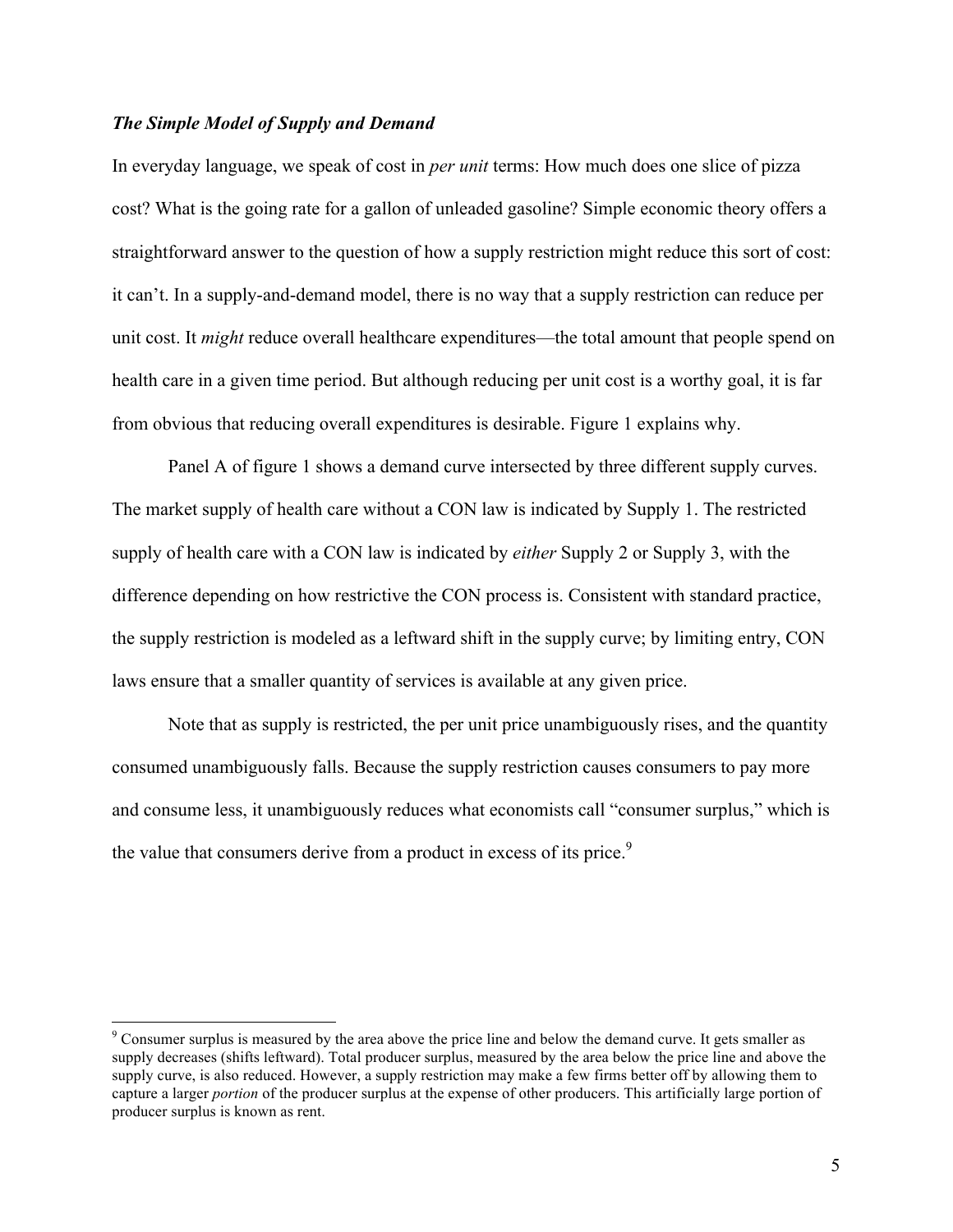**Figure 1. A Supply Restriction**

*Panel A. The Effect of a Supply Restriction on Price*



*Panel B. The Effect of a Supply Restriction on Total Expenditures*

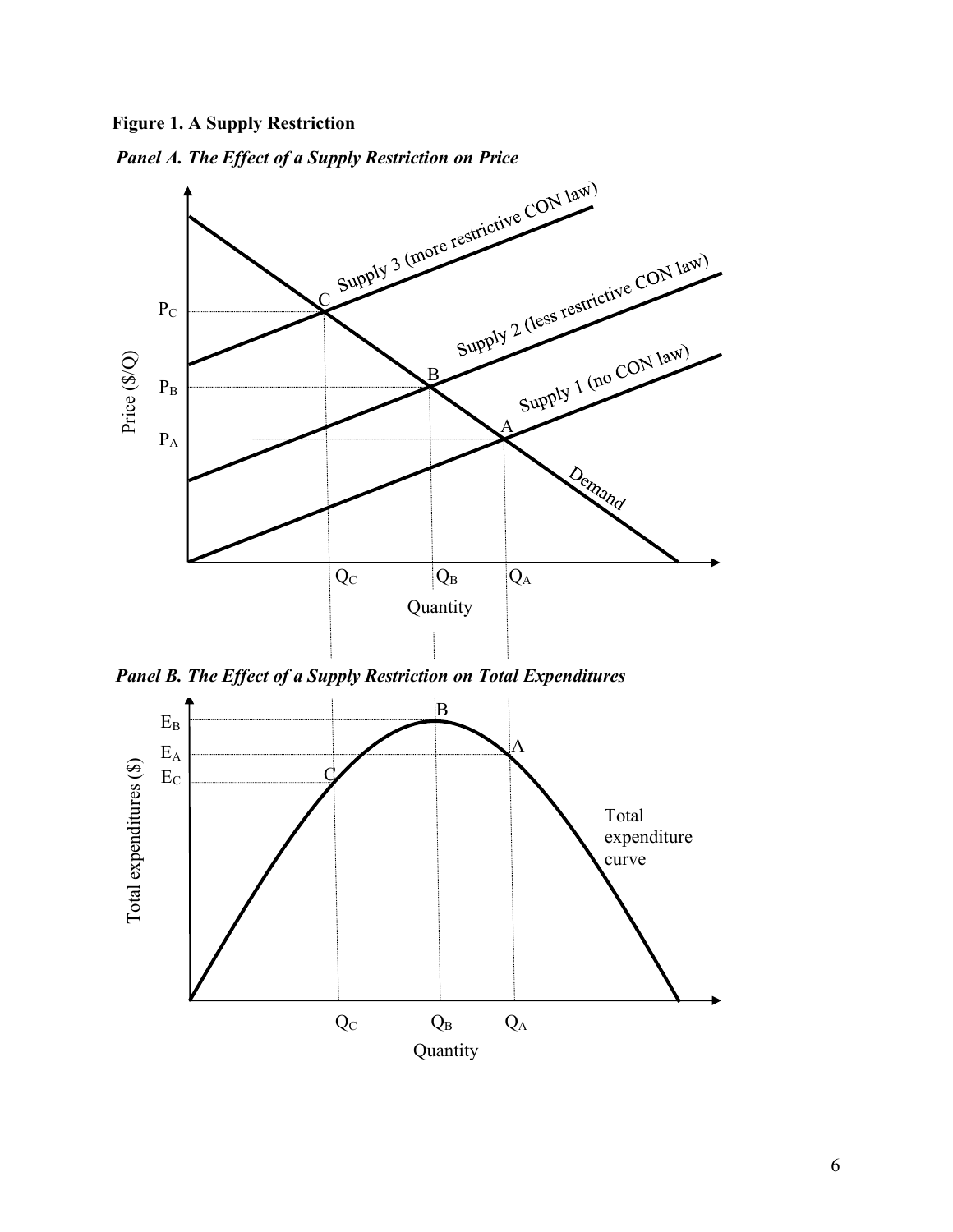However, because of the third-party-payer problem in health care, patients may not directly pay the higher prices. They and others will indirectly pay higher prices through higher insurance premiums, higher taxes, or both. Patients will, of course, be directly affected by the diminished quantity of healthcare services available to them. That is, they will experience a reduction in welfare resulting from the leftward shift in the quantity of services.

Note, however, that the supply restriction has an *ambiguous* effect on total expenditures. This is because total expenditures—depicted in panel B of figure 1—are equal to the price per unit multiplied by the number of units sold. Because the supply restriction raises the price per unit but lowers the number of units sold, it has an ambiguous effect on total expenditure.

As shown in panel B, total expenditures might rise to  $E_B$  or fall to  $E_C$ , depending on whether the price increase or the quantity decrease dominates.<sup>10</sup> Note also that if consumers are less price sensitive and the demand curve is steeper (less elastic), the price-increasing effect is likely to dominate, and the supply restriction is likely to increase total expenditures.

Despite the stated objective of the federal legislation promoting CON, this simple model suggests that CON laws cannot reduce cost in the per unit sense in which most people think of it. Instead, CON laws are expected to increase the per unit cost of healthcare services, although they *might* reduce total expenditures if they restrict consumption enough to outweigh the higher per unit cost. It is important to note, however, that if CON laws do succeed in reducing overall expenditures, they do so only by restricting the availability of services, limiting consumer choice, and reducing consumer welfare.

 $10$  The answer depends on whether the original, nonrestricted supply curve intersects the demand curve in the elastic portion, above and to the left of B, or in the inelastic portion, below and to the right of B.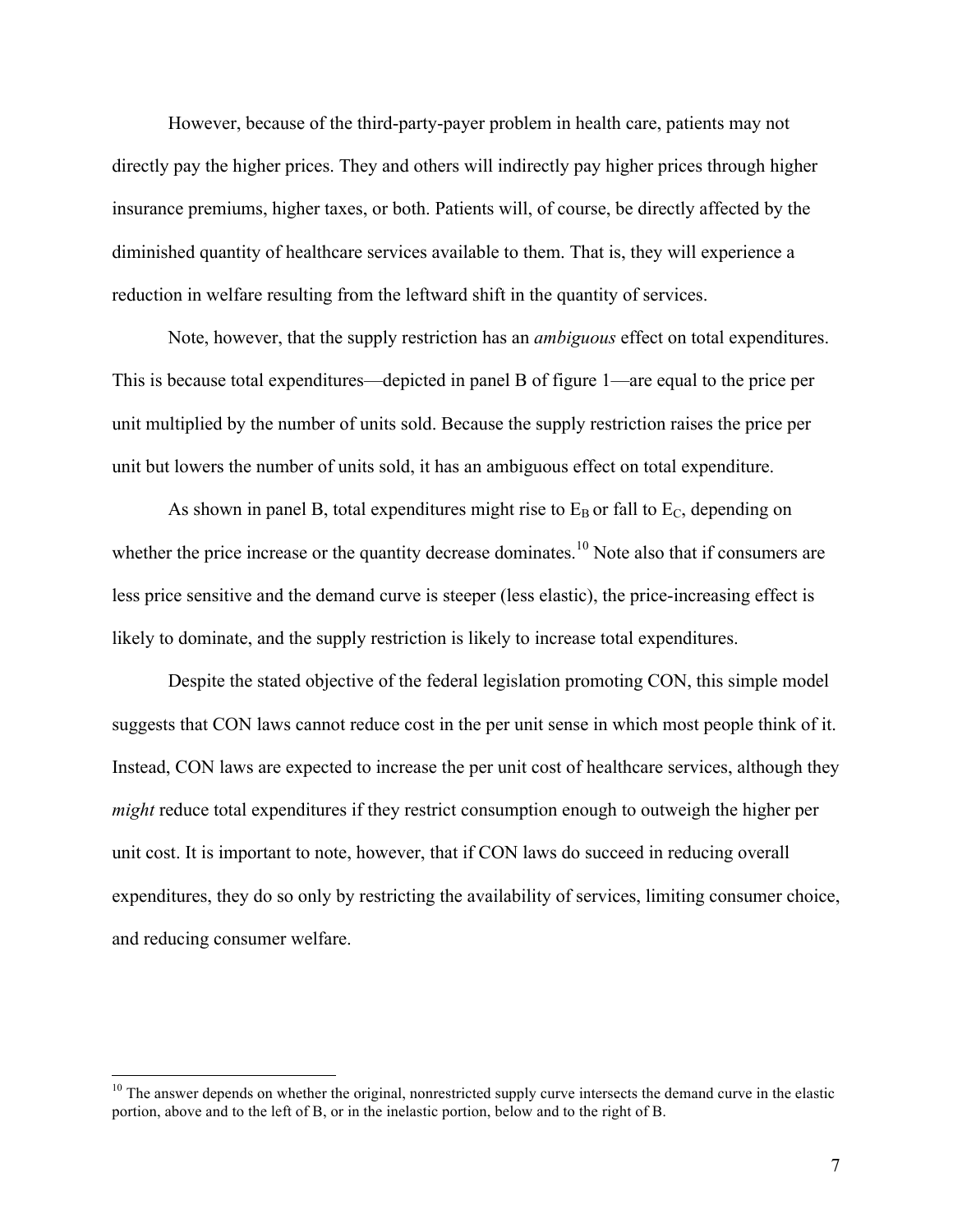# *Externalities*

A more complex model might account for the fact that other public policies have distorted the healthcare market so that market participants are divorced from the true marginal costs of their decisions. In this case, a CON regulation might counteract the harm of such policies, but as we will see, it is hardly the most efficient means of doing so. Figure 2 depicts two ways that public policies might distort the healthcare market by creating an externality. I will consider each in turn.

# **Figure 2. Externalities**



*Cost-plus reimbursement.* In panel A of figure 2, the equilibrium is at point A, where supply and demand intersect. If providers internalized all their costs, this equilibrium would be efficient because marginal cost would equal marginal benefit. But at the time that many states adopted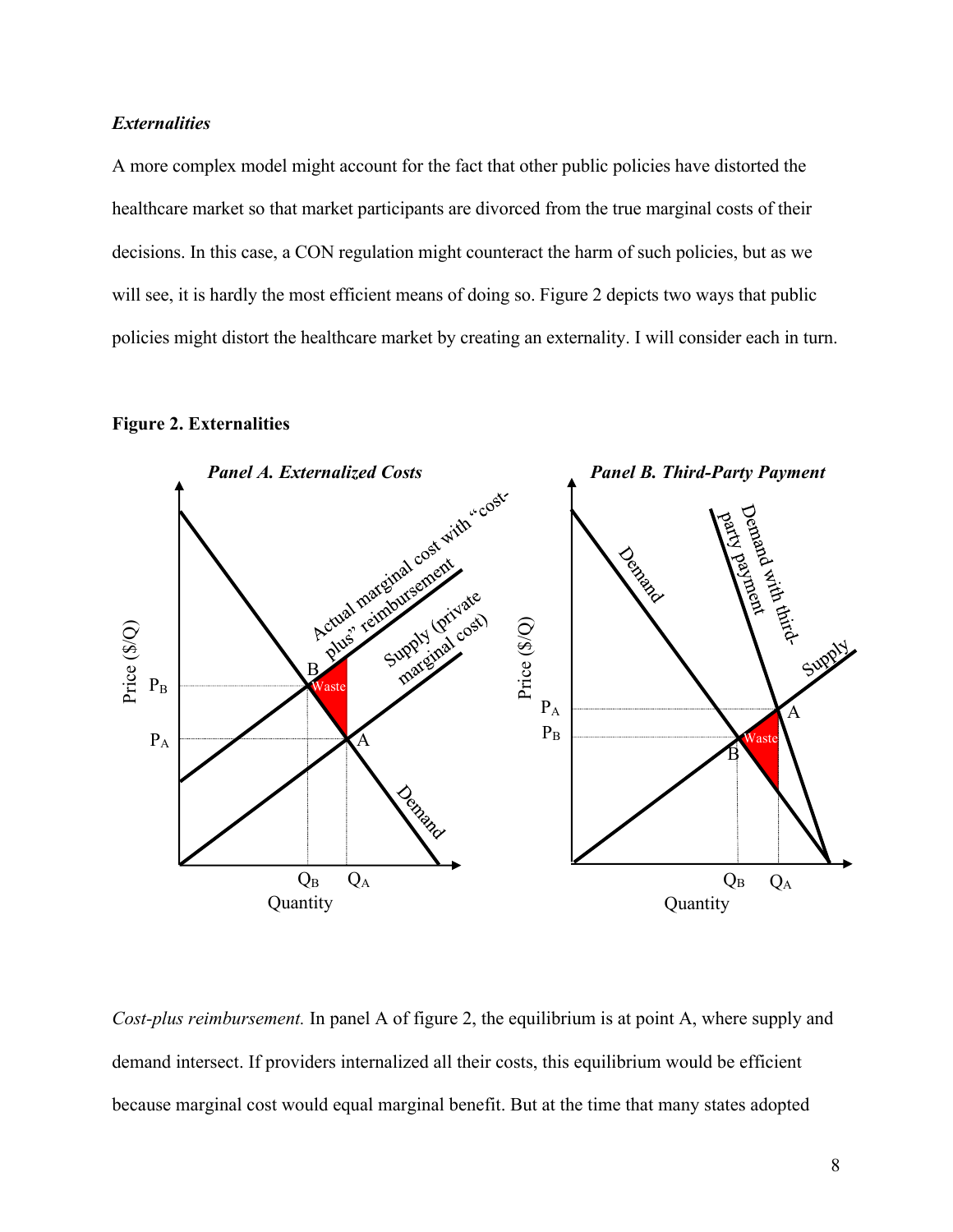CON, Medicare reimbursed hospitals for their costs on a "retrospective" basis. Healthcare researchers Stuart Guterman and Allen Dobson described this reimbursement practice in 1986: "Under this system, hospitals were paid whatever they spent; there was little incentive to control costs, because higher costs brought about higher levels of reimbursement."<sup>11</sup>

This reimbursement method was often referred to as a "cost-plus" system because it encouraged hospitals to overinvest in certain inputs. In other words, hospitals were able to externalize some of their costs of care and to pass them on to taxpayers. As a result, *actual* marginal costs were higher than the private marginal costs of hospitals.

These actual marginal costs are indicated by the marginal cost curve that sits above the supply curve in the left panel of figure 2. With this sort of reimbursement system, the efficient production point would be at point B, where true marginal cost equals marginal benefit. But because firms fail to internalize all costs, the actual equilibrium is at point A, resulting in what economists call a "deadweight loss." This deadweight loss is depicted by the red triangle and is labeled "Waste." It indicates that for the quantity of units of health care between  $Q_B$  and  $Q_A$ , marginal cost exceeds marginal benefit.

Under this type of reimbursement system, CON laws—by restricting supply—might be one way to move the market toward the more efficient outcome  $(Q_B)$ . A more straightforward solution, however, would be to change the way Medicare reimburses hospitals. Indeed, Congress pursued this straightforward solution more than 30 years ago with the adoption of Public Law  $98-21$ .<sup>12</sup>

<sup>&</sup>lt;sup>11</sup> Stuart Guterman and Allen Dobson, "Impact of the Medicare Prospective Payment System for Hospitals," *Health Care Financing Review* 7, no. 3 (Spring 1986): 97–114.

<sup>&</sup>lt;sup>12</sup> Social Security Amendments of 1983, Pub. L. No. 98-21, 97 Stat. 65 (1983).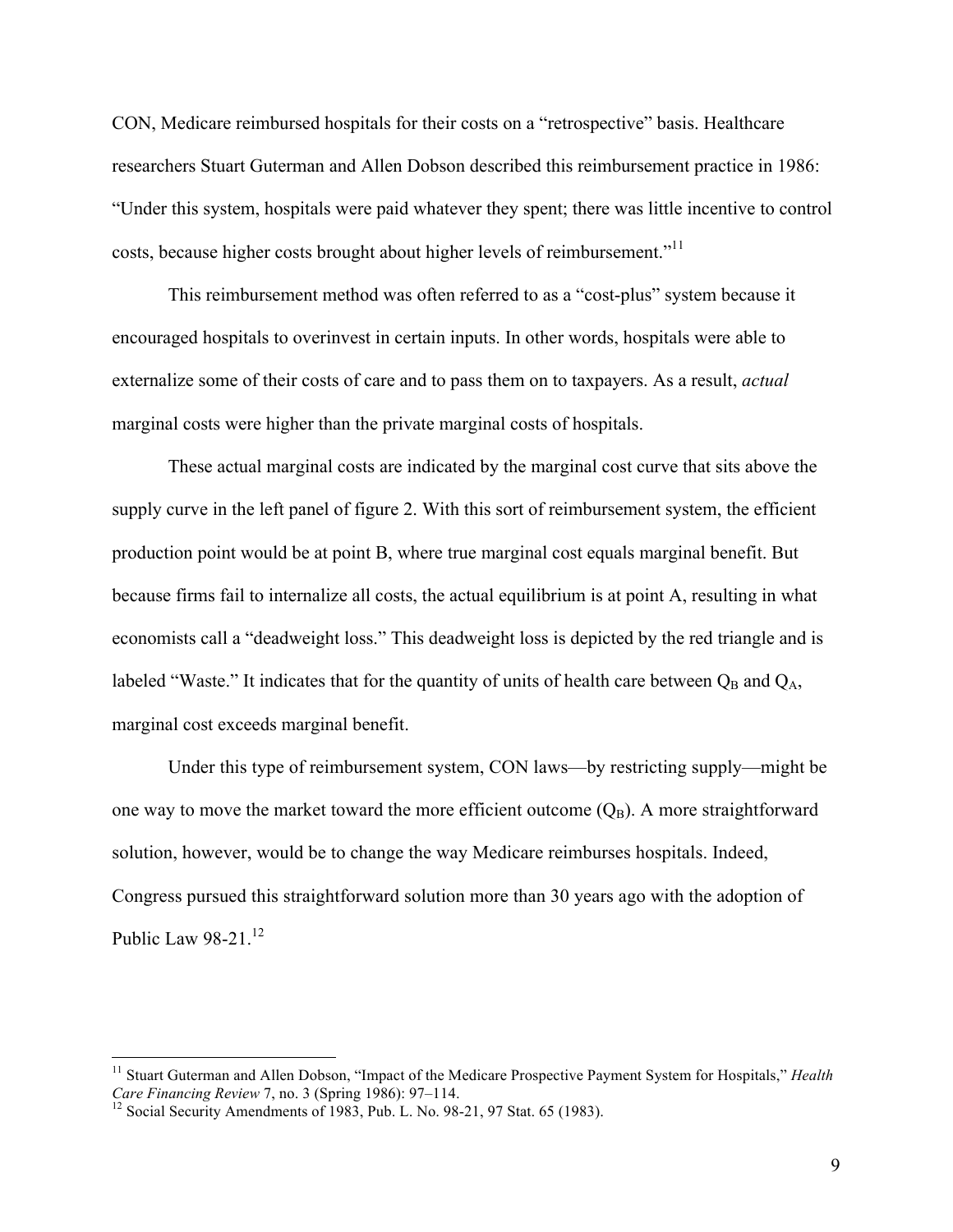That legislation phased in Medicare's Prospective Payment System, thus ending retrospective, cost-plus reimbursement. Therefore, the externalized-costs rationale for CON has not been relevant for decades. As Mark Botti, an official in the Antitrust Division of the Department of Justice, noted in 2007 testimony before the Georgia State Assembly,

We [antitrust officials at the Department of Justice and the Federal Trade Commission] made that recommendation [that states rethink their CON laws] in part because the original reason for the adoption of CON laws is no longer valid. Many CON programs trace their origins to a repealed federal mandate, the National Health Planning and Resources Development Act of 1974, which offered incentives for states to implement CON programs. At the time, the federal government and private insurance reimbursed healthcare expenses predominantly on a "cost-plus basis." This is a very important point. The original reason for CON laws was not, as some have argued, that competition inherently does not work in healthcare or that market forces promote over-investment. Instead, CON laws were desired because the reimbursement mechanism, i.e., cost-plus reimbursement, incentivized over-investment. The hope was that CON laws would compensate for that skewed incentive. . . . CON laws appear not to have served well even their intended purpose of containing costs. Several studies examined the effectiveness of CONs in controlling costs. The empirical evidence on the economic effects of CON programs demonstrated near-universal agreement among health economists that CON laws were unsuccessful in containing healthcare costs.

In addition to the fact that CON laws have been ineffective in serving their original purpose, CON laws should be reexamined because the reimbursement methodologies that may in theory have justified them initially have changed significantly since the 1970s. The federal government no longer reimburses on a cost-plus basis.<sup>13</sup>

Indeed, it is instructive to note that Congress eliminated the incentive for states to

implement CON regulations in 1987, one year after Medicare's new reimbursement practice was

fully phased in.

<sup>&</sup>lt;sup>13</sup> Mark J. Botti, "Competition in Healthcare and Certificates of Need" (Testimony before a Joint Session of the Health and Human Services Committee of the State Senate and the CON Special Committee of the State House of Representatives of the General Assembly of the State of Georgia, US Department of Justice Antitrust Division, Washington, DC, February 23, 2007). In support of his claim that economists were in "near-universal agreement" that CON laws failed to contain healthcare costs, Botti cites David S. Salkever, "Regulation of Prices and Investment in Hospitals in the United States," in *Handbook of Health Economics*, ed. A. J. Culyer and J. P. Newhouse, vol. 1B (New York: Elsevier, 2000), 1489–1535.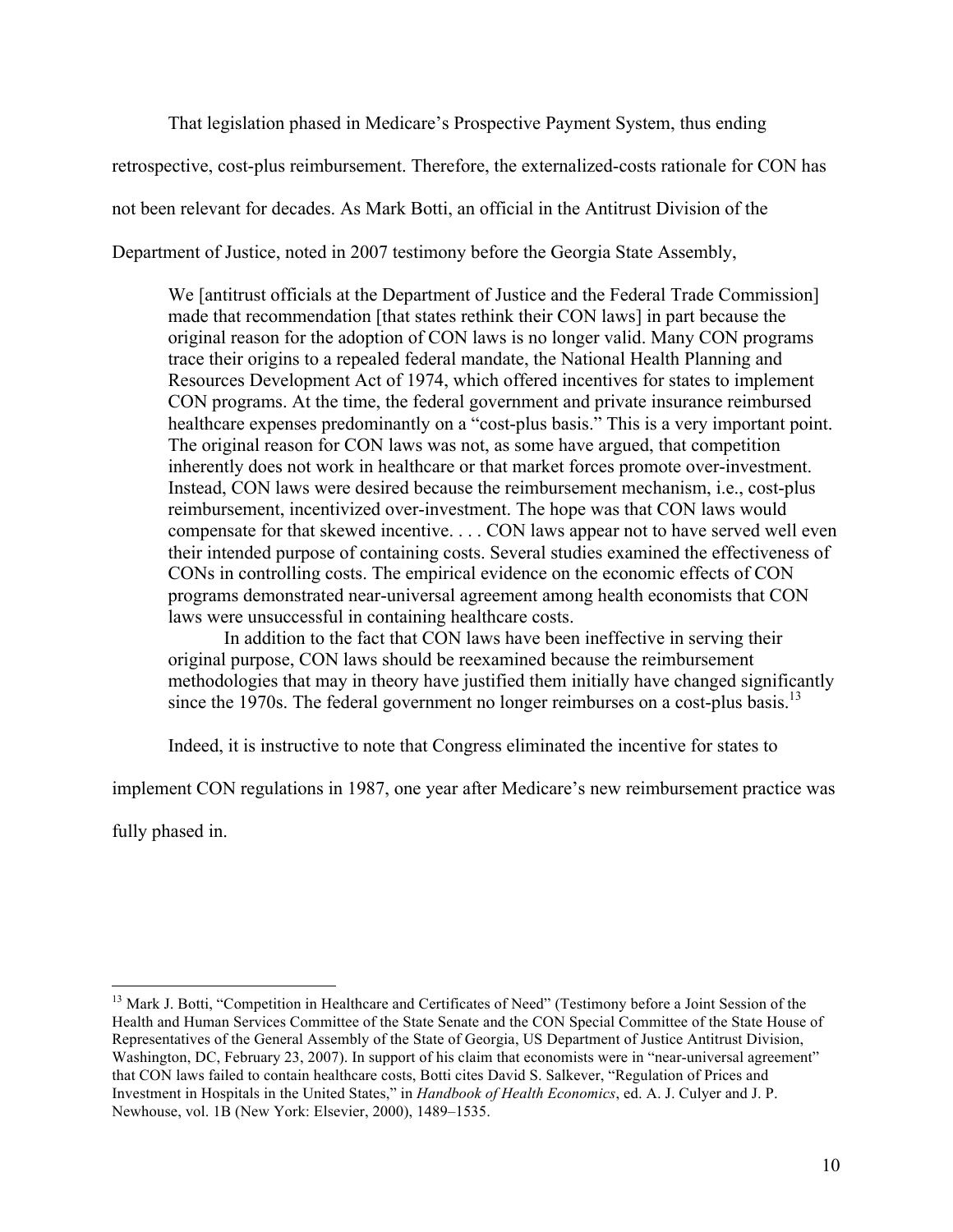*The third-party-payer problem.* Although policymakers long ago addressed the problem of externalized costs by abandoning cost-plus reimbursement, market participants might be divorced from true marginal cost in another way. Third parties such as governments and insurance companies cover some or all of the costs of decisions made by patients and their providers, and because patients fail to pay the full costs of their decisions, their demand for healthcare services is greater and less price sensitive than it otherwise would be.

Governments currently pay about 64 cents out of every healthcare dollar spent in the United States.<sup>14</sup> But even when taxpayers don't pick up the bill, public policy encourages thirdparty payment through private insurance. During World War II, wage and price controls prevented employers from paying their employees the prevailing market wage. To attract talented workers, some employers offered fringe benefits such as health insurance because those benefits were not limited by the wage controls. After the controls were lifted, Congress found it difficult to remove the favorable tax treatment of health insurance, and it has remained untaxed ever since.<sup>15</sup>

This favorable tax treatment of health insurance encourages employers to compensate their employees with more (untaxed) benefits and less (taxed) cash. And this arrangement has long been blamed for introducing various distortions to the healthcare market.<sup>16</sup> Among other things, this policy has exacerbated the third-party-payer problem by changing the nature of health insurance. Traditionally, insurance covers low-probability, high-cost events such as death,

<sup>&</sup>lt;sup>14</sup> David U. Himmelstein and Steffie Woolhandler, "The Current and Projected Taxpayer Shares of US Health Costs," *American Journal of Public Health* 106, no. 3 (March 1, 2016): 449–52.

<sup>&</sup>lt;sup>15</sup> Rexford E. Santerre and Stephen P. Neun, *Health Economics: Theory, Insights, and Industry Studies*, 5th ed. (Mason, OH: South-Western Publishing, 2010), 316; Milton Friedman, "Pricing Health Care: The Folly of Buying Health Care at the Company Store," *Wall Street Journal*, February 3, 1993.<br><sup>16</sup> Martin Feldstein and Bernard Friedman, "Tax Subsidies, the Rational Demand for Insurance and the Health Care

Crisis," *Journal of Public Economics* 7, no. 2 (April 1, 1977): 155–78; Jonathan Gruber, "The Tax Exclusion for Employer-Sponsored Health Insurance," *National Tax Journal* 64, no. 2 (2011): 511–30; Jeremy Horpedahl and Harrison Searles, "The Tax Exemption of Employer-Provided Health Insurance," Mercatus on Policy, Mercatus Center at George Mason University, Arlington, VA, September 2013.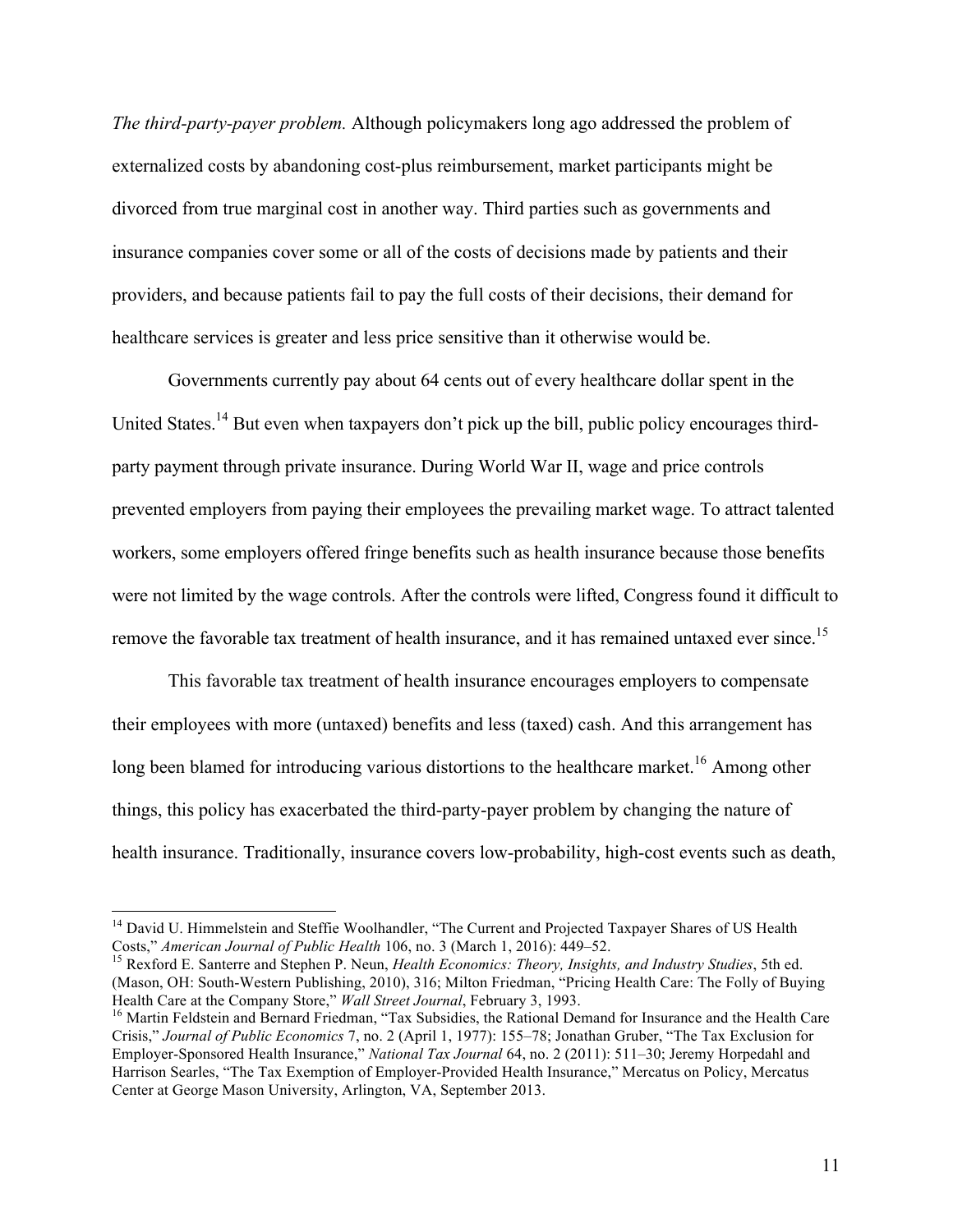accidents, or disease. But in the case of health insurance, favorable tax treatment and various regulatory mandates have caused health insurers to cover entirely predictable expenses such as checkups, screenings, immunizations, diet counseling, breastfeeding consultation, nutritional supplements, and much more. $17$ 

As a result, patients are able to purchase routine and entirely foreseeable health services while pushing some portion of the cost off onto others who pay insurance premiums. This arrangement has caused the effective demand for healthcare services to be greater and less price sensitive than it otherwise would be, thereby pivoting the demand curve out to the right.<sup>18</sup> This situation is depicted in panel B of figure 2. Here, the equilibrium is at point A, where the "Supply" curve intersects the "Demand with Third-Party Payment" curve. As in the case of externalized costs, the equilibrium is inefficient because marginal cost exceeds the marginal benefit, as indicated by the demand curve.

As in the case of externalized costs, policymakers *might* be able to correct this problem by restricting supply through CON programs, thus raising the price and getting consumers to internalize more of the cost. Note, however, that if this is the goal of CON regulation, it contradicts the *named* goal of reducing cost. Moreover, to do this properly, policymakers would need to estimate how much of the cost is externalized, as well as the degree to which private arrangements such as cost-sharing already correct for this problem.<sup>19</sup> Then they would need to shift the supply curve up by the exact amount of the externalized cost; if the shift were too little or too great, wasteful inefficiencies would remain.

<sup>&</sup>lt;sup>17</sup> Maureen Buff and Timothy Terrell, "The Role of Third-Party Payers in Medical Cost Increases," *Journal of American Physicians and Surgeons* 19, no. 2 (Summer 2014): 75–79.

<sup>&</sup>lt;sup>18</sup> Santerre and Neun, *Health Economics: Theory, Insights, and Industry Studies*, 115–35.<br><sup>19</sup> John V. C. Nye, "The Pigou Problem: It Is Difficult to Calculate the Right Tax in a World of Imperfect Coasian Bargains," *Regulation* 31, no. 2 (Summer 2008).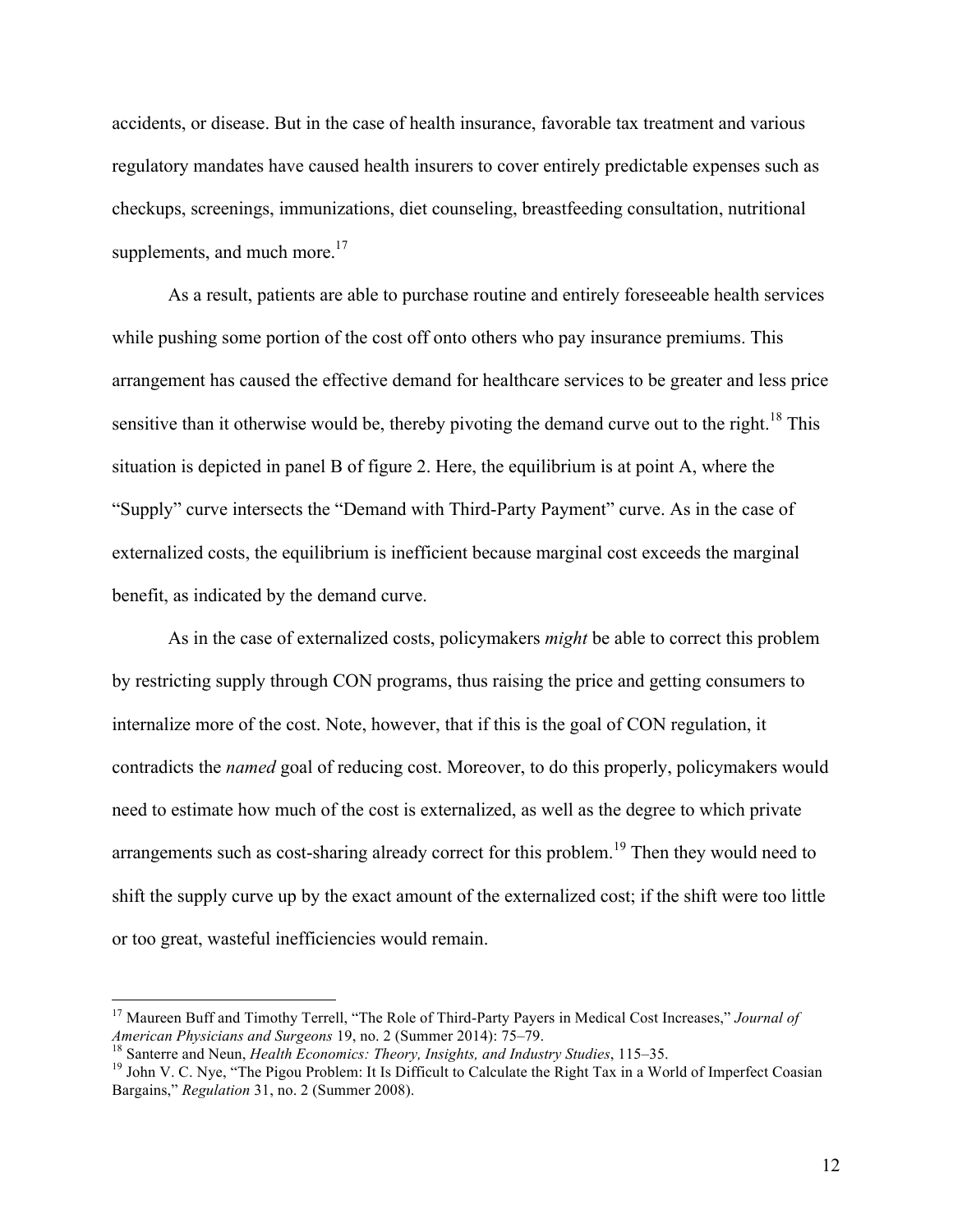It is not clear that policymakers have the knowledge or the expertise to make this assessment—especially because their decisions are unguided by market signals.<sup>20</sup> Nor is it clear that CON is a precise enough tool to allow them to shift the supply curve the proper amount.

Those considerations aside, CON is hardly the most efficient or equitable way to address the third-party-payer problem. A far more direct approach would be to address the policies that encourage third-party payment in the first place, just as Congress once addressed the externalized cost problem by changing Medicare reimbursement practices.

If, for example, policymakers are concerned that patients are spending too much on health care, a straightforward approach would be to eliminate the tax privilege for employerprovided health insurance and to repeal the insurance mandates that require insurers to cover routine and foreseeable procedures. Doing so would cause the effective demand for health care to more closely resemble patients' actual marginal benefits.

In contrast, CON regulations restrict the ability of everybody to access medical services such as psychiatric care (regulated by CON procedures in 26 states), neonatal intensive care (regulated by 23 states), and MRI scans (regulated by 16 states).<sup>21</sup> This restriction means that all patients—even those who pay out of pocket and don't push costs onto third parties—have less access to valuable medical services.

Before I move on to the third theoretical model, one more point is worth emphasizing. Recall that in the previous section, I noted that a supply restriction would be more likely to increase total expenditures when demand was less elastic. Because the third-party-payer problem

 <sup>20</sup> F. A. Hayek, "The Use of Knowledge in Society," *American Economic Review* 35, no. 4 (September 1, 1945): 519–30; F. A. Hayek, "Competition as a Discovery Procedure," trans. Marcellus Snow, *Quarterly Journal of* 

<sup>&</sup>lt;sup>21</sup> For state CON regulations, see "CON—Certificate of Need State Laws."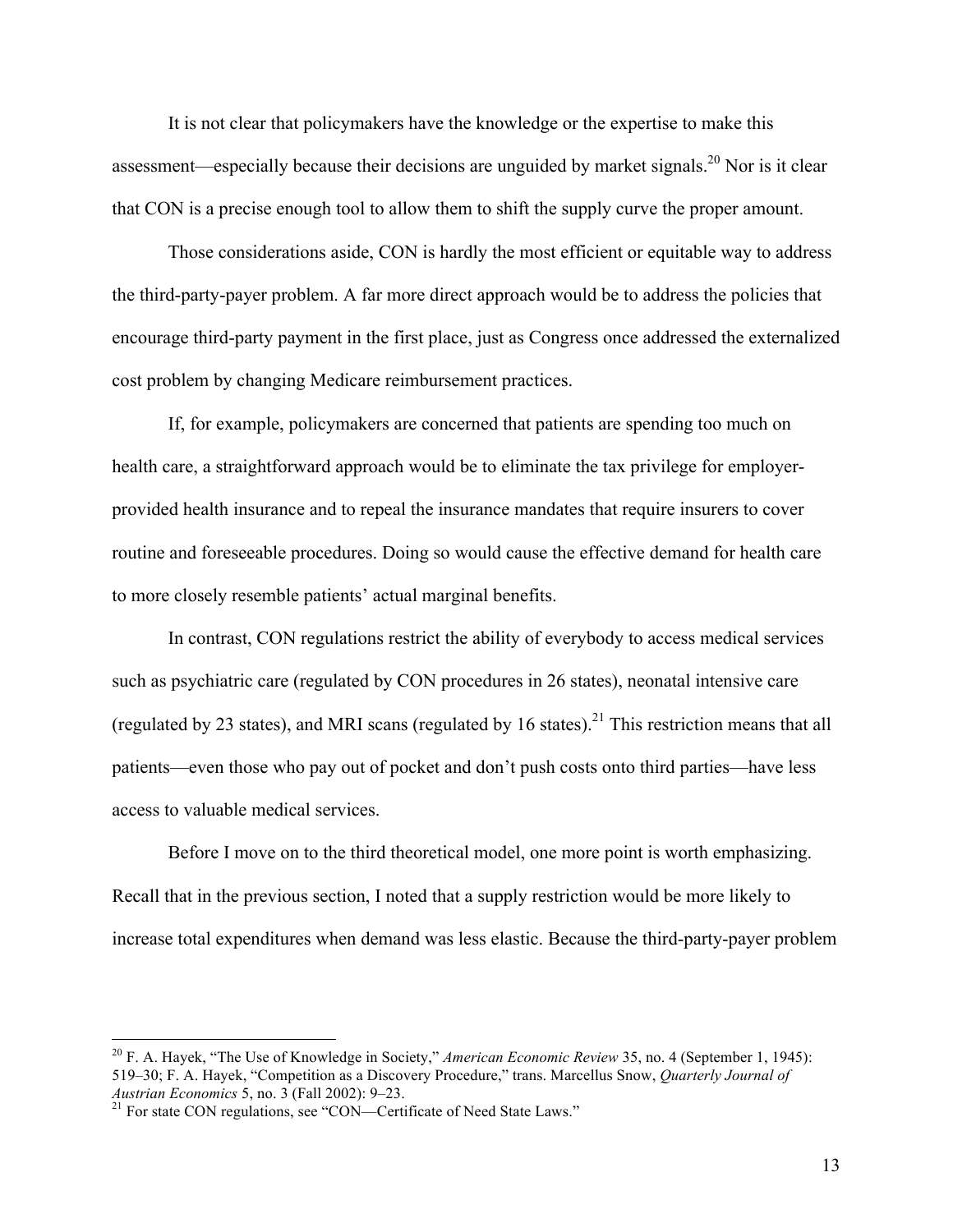tends to cause the effective demand curve to be less elastic than it otherwise would be, this model suggests that CON is likely to increase rather than decrease total expenditures.

#### *Economies of Scale*

Another slightly more complex model might posit that there are economies of scale in the provision of medical services and that a few hospitals or even one large hospital might be able to deliver care with a lower cost than can many smaller ones. This situation is depicted in figure 3.





Panel A shows a competitive industry with comparatively high production costs. Because the industry is competitive, firms are unable to mark up the price. Therefore, they set the price at marginal cost  $P_C$ .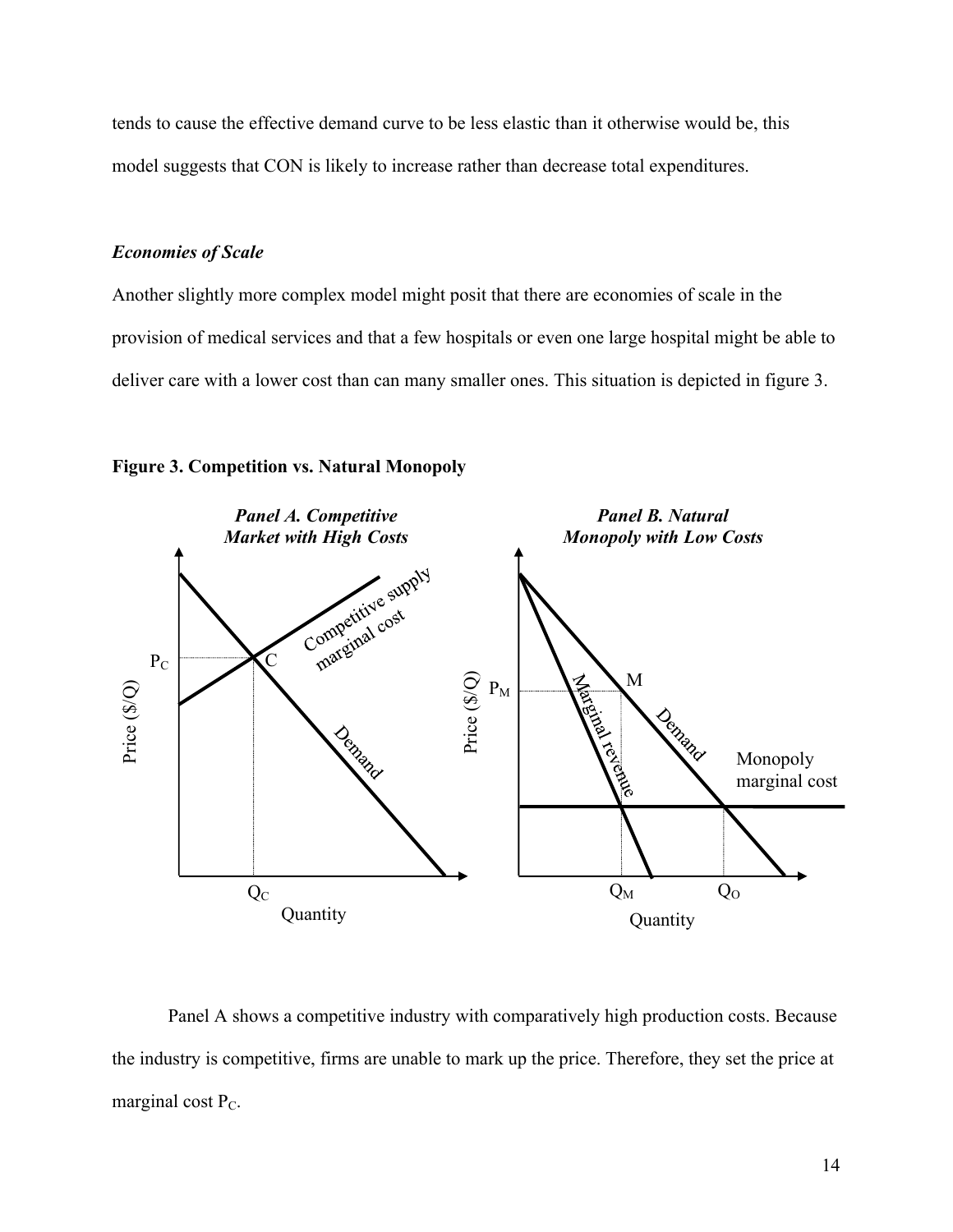Panel B shows a monopolist with comparatively low production costs. The monopolist uses its pricing power to set price above marginal cost, at  $P_M$ , but even this marked-up price is lower than that charged by the competitive firms, because the monopolist enjoys economies of scale in production.

It is possible that policymakers have this sort of model in mind. Perhaps by channeling more patients to a few hospitals, regulators may allow these individual hospitals to achieve some economies of scale. Relatedly, some policymakers have recently begun to argue that CON might allow these hospitals to increase the quality of their care by becoming more proficient in certain procedures.<sup>22</sup>

As health economists Robert Ohsfeldt and John Schneider observe, however, CON "is an unacceptably blunt instrument for quality enhancement in a sector as innovative and dynamic as health care," especially when there are more direct and effective ways to achieve the same end.<sup>23</sup> In any case, the most recent evidence suggests that, if anything, CON is associated with lower, not higher, quality. $^{24}$ 

This natural monopoly theory has problems. For one thing, the model is most appropriate in industries such as power production that require large fixed-cost investments in plant but have low marginal costs of operation. This model is only somewhat descriptive of the healthcare

<sup>&</sup>lt;sup>22</sup> Mary S. Vaughan-Sarrazin et al., "Mortality in Medicare Beneficiaries Following Coronary Artery Bypass Graft Surgery in States with and without Certificate of Need Regulation," *Journal of the American Medical Association* 288, no. 15 (October 16, 2002): 1859–66.<br><sup>23</sup> Robert L. Ohsfeldt and John E. Schneider, *The Business of Health: The Role of Competition, Markets, and* <sup>23</sup>

*Regulation* (Washington, DC: AEI Press, 2006), 39.<br><sup>24</sup> More recent work, using better data and methods, fails to find a link between CON and quality. See Iona Popescu,

Mary S. Vaughan-Sarrazin, and Gary E. Rosenthal, "Certificate of Need Regulations and Use of Coronary Revascularization after Acute Myocardial Infarction," *Journal of the American Medical Association* 295, no. 18 (May 10, 2006): 2141–47. For an overview, see Vivian Ho, Meei-Hsiang Ku-Goto, and James G. Jollis, "Certificate of Need (CON) for Cardiac Care: Controversy over the Contributions of CON," *Health Services Research* 44, no. 2, pt. 1 (April 2009): 483–500. Finally, for one of the best attempts to get at causation, see Thomas Stratmann and David Wille, "Certificate-of-Need Laws and Hospital Quality," Mercatus Working Paper, Mercatus Center at George Mason University, Arlington, VA, September 2016. They find that CON is associated with lower-quality care.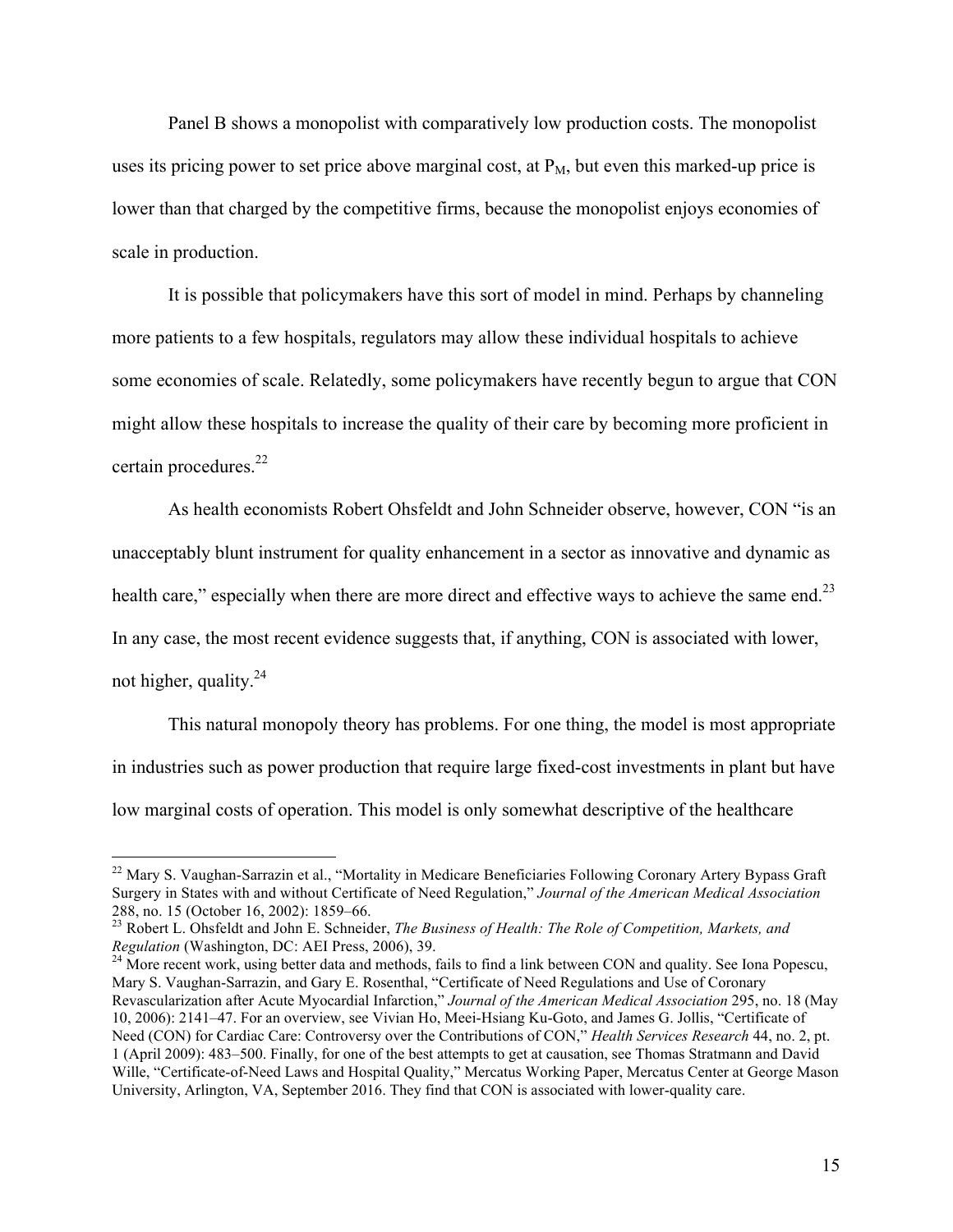industry, where the marginal cost of healthcare providers' salaries is significant. Additionally, there is reason to believe that when firms are protected from competition, they will have higher, not lower, production costs because administrators will tend to be less disciplined about cost minimization.<sup>25</sup> These factors explain why hospital prices in monopoly markets are more than 15 percent higher than those in markets with four or more competitors.<sup>26</sup>

Most important, however, even if the natural monopoly model did describe the healthcare market, artificial restrictions on entry would be unlikely to improve conditions. The economist David Henderson explains why:

Economists tend to oppose regulating entry. The reason is as follows: If the industry really is a natural monopoly, then preventing new competitors from entering is unnecessary because no competitor would want to enter anyway. If, on the other hand, the industry is not a natural monopoly, then preventing competition is undesirable. Either way, preventing entry does not make sense.<sup> $27$ </sup>

In other words, as the name implies, a natural monopoly occurs naturally. If the market will bear only one firm, then policymakers need not artificially restrict entry.

# *The Interest-Group Model for CON*

The preceding models have all been normative: they've focused on whether or not CON laws are desirable in the sense that they increase consumer welfare and efficiency. But perhaps the most informative models of CON are positive in the sense that they explain why CON programs exist irrespective of their desirability.

<sup>&</sup>lt;sup>25</sup> This finding is known as x-inefficiency. For more details, see Harvey Leibenstein, "Allocative Efficiency vs. 'X-<br>Efficiency," American Economic Review 56, no. 3 (June 1, 1966): 392–415.

<sup>&</sup>lt;sup>26</sup> Zack Cooper, Stuart V. Craig, Martin Gaynor, and John Van Reenen, "The Price Ain't Right? Hospital Prices and Health Spending on the Privately Insured," NBER working paper, National Bureau of Economic Research, Cambridge, MA, December 2015.

<sup>27</sup> David R. Henderson, "Natural Monopoly," ed. David R. Henderson, *The Concise Encyclopedia of Economics* (Indianapolis, IN: Liberty Fund Inc., 2008).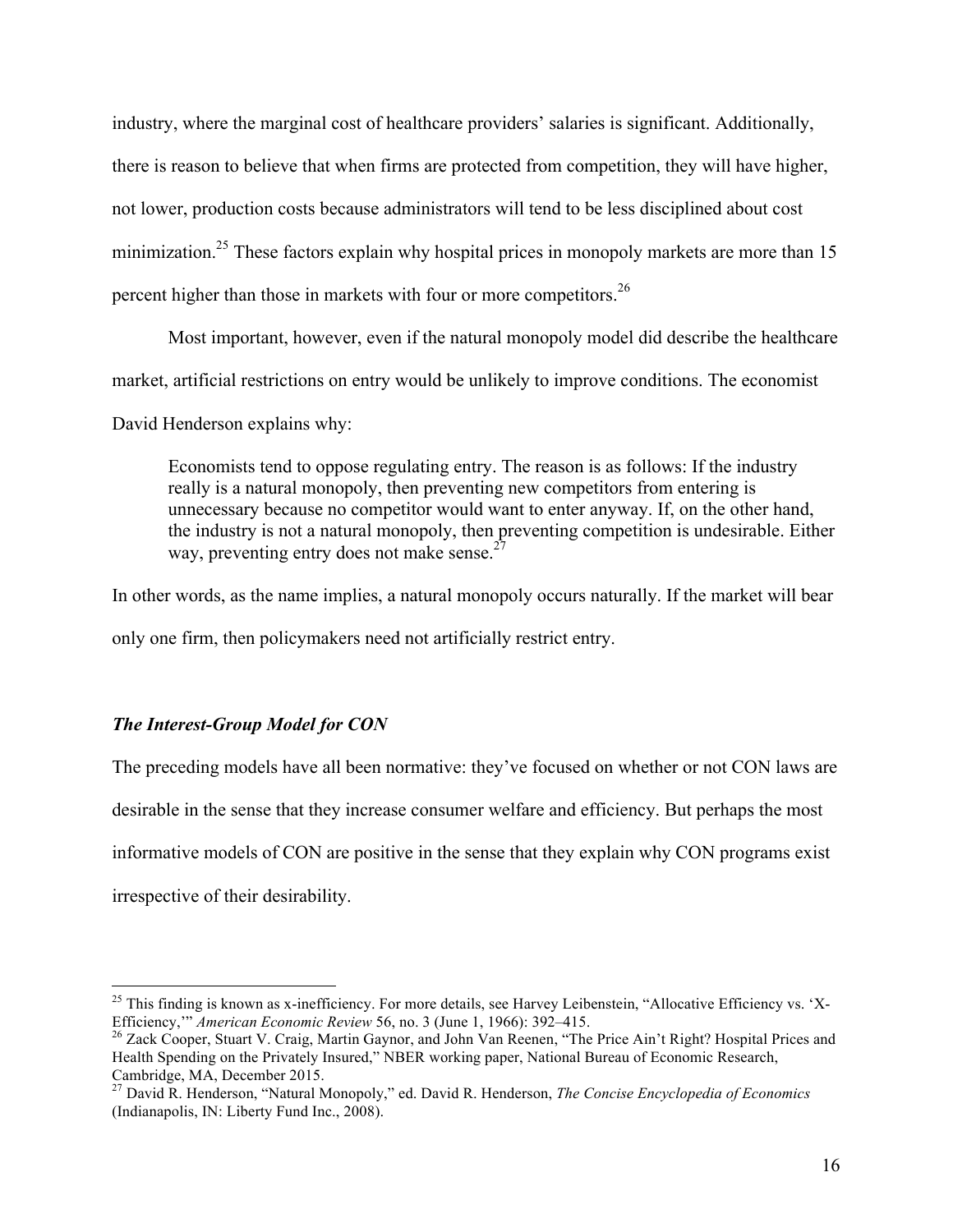Positive models stress that a CON law is a special privilege afforded to a particular interest group, namely the incumbent provider who benefits from a lack of competition. A large body of literature suggests that interest groups seeking special privileges through the political process have an advantage over the consumers and taxpayers who bear the costs of those privileges.

First, it takes time, money, and effort to get politically engaged. But, being few in number, the members of a special interest group typically find it easier than large, diffuse interests to organize for political action.<sup>28</sup>

Second, such groups tend to be well informed about their industry. Often, they are able to capitalize on voter ignorance and irrationality<sup>29</sup> or to use their superior knowledge of the industry to dominate the regulatory process, or both. $30$ 

Third, concentrated interest groups are often able to control the agenda, thus allowing

them to steer committee outcomes to their benefit. $31$ 

<sup>29</sup> On voter ignorance, see Anthony Downs, *An Economic Theory of Democracy* (New York: Harper & Row, 1957); Geoffrey Brennan and Loren E. Lomasky, *Democracy and Decision: The Pure Theory of Electoral Preference* (Cambridge, UK: Cambridge University Press, 1997). On voter irrationality, see Bryan Caplan, *The Myth of the* 

<sup>30</sup> George J. Stigler, "The Theory of Economic Regulation," Bell Journal of Economics and Management Science 2, no. 1 (April 1, 1971): 3–21; Richard A. Posner, "Theories of Economic Regulation," *Bell Journal of Economics and Management Science* 5, no. 2 (October 1, 1974): 335–58; Sam Peltzman, "Toward a More General Theory of Regulation," *Journal of Law and Economics* 19, no. 2 (August 1, 1976): 211–40; Ernesto Dal Bó, "Regulatory Capture: A Review," *Oxford Review of Economic Policy* 22, no. 2 (June 20, 2006): 203–25; Patrick A. McLaughlin, Matthew Mitchell, and Ethan Roberts, "When Regulation Becomes Privilege," Mercatus Center at George Mason University, Arlington, VA, forthcoming.

 $31$  On using control of the agenda to determine the outcome, see Duncan Black, "On the Rationale of Group Decision-Making," *Journal of Political Economy* 56, no. 1 (February 1, 1948): 23–34; Kenneth Joseph Arrow, *Social Choice and Individual Values* (New Haven: Yale University Press, 1951); Richard D McKelvey, "Intransitivities in Multidimensional Voting Models and Some Implications for Agenda Control," *Journal of Economic Theory* 12, no. 3 (June 1976): 472–82. On keeping certain items off the agenda, see Peter Bachrach and Morton S. Baratz, "Two Faces of Power," *American Political Science Review* 56, no. 4 (December 1, 1962): 947–52.

<sup>&</sup>lt;sup>28</sup> Mancur Olson, *The Logic of Collective Action: Public Goods and the Theory of Groups*, Second Printing with New Preface and Appendix, Revised (Cambridge, MA: Harvard University Press, 1965); Jonathan Rauch, Government's End: Why Washington Stopped Working (New York: PublicAffairs, 1999).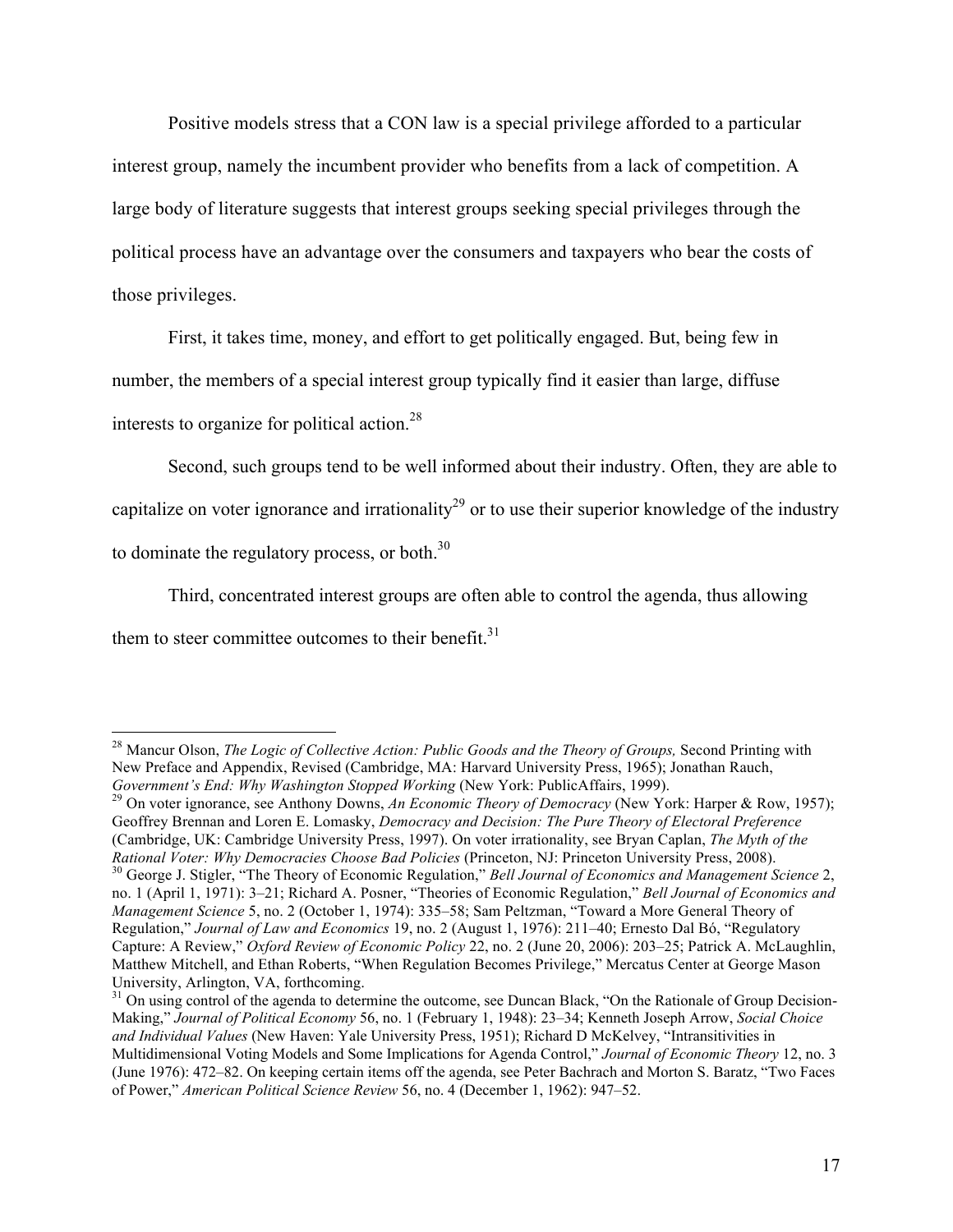Fourth and finally, firms tend to get better at political activity the more they engage in it, giving incumbents a marked advantage over new entrants.<sup>32</sup>

All these factors explain why the CON process seems to favor incumbent firms through features such as steep application fees, long wait periods, and a notice-and-comment process that allows incumbents to argue against competition. They also explain why hospital lobbies typically support CON laws while federal antitrust authorities at the Justice Department and the Federal Trade Commission have long opposed them.<sup>33</sup>

If, as the interest group models imply, CON laws exist to serve special interests rather than the general interest, then those laws are especially costly. Figure 4 demonstrates why. The model assumes, for simplicity, that marginal costs are identical under competitive and monopolistic conditions. (This assumption is made for ease of explanation; it does not drive the analysis.)

Without CON, the market equilibrium would be at A, where marginal cost equals marginal benefit. If an incumbent provider is able to obtain a monopoly privilege through CON, however, then the provider will limit the quantity supplied and will charge a higher price. Standard economic theory predicts that the monopolist will charge price  $P_B$  because at that price, marginal revenue is equal to marginal cost, thus maximizing profit. This pricing results in a traditional monopoly deadweight loss, indicated by the red triangle.<sup>34</sup>

<sup>&</sup>lt;sup>32</sup> Lee Drutman, *The Business of America Is Lobbying: How Corporations Became Politicized and Politics Became More Corporate (New York: Oxford University Press, 2015).* 

<sup>&</sup>lt;sup>33</sup> For one recent example, see Federal Trade Commission and US Department of Justice, "Joint Statement of the Federal Trade Commission and the Antitrust Division of the U.S. Department of Justice on Certificate-of-Need Laws and South Carolina House Bill 3250," January 2016, [https://www.ftc.gov/policy/policy-actions/advocacy](https://www.ftc.gov/policy/policy-actions/advocacy-filings/2016/01/joint-statement-federal-trade-commission-antitrust) [-filings/2016/01/joint-statement-federal-trade-commission-antitrust.](https://www.ftc.gov/policy/policy-actions/advocacy-filings/2016/01/joint-statement-federal-trade-commission-antitrust) <sup>34</sup> Economists consider this an economic loss because consumers and would-be competitors lose more than the

monopolist gains. For more details, see James R. Hines, "Three Sides of Harberger Triangles," NBER Working Paper 6852, National Bureau of Economic Research, Cambridge, MA, December 1998.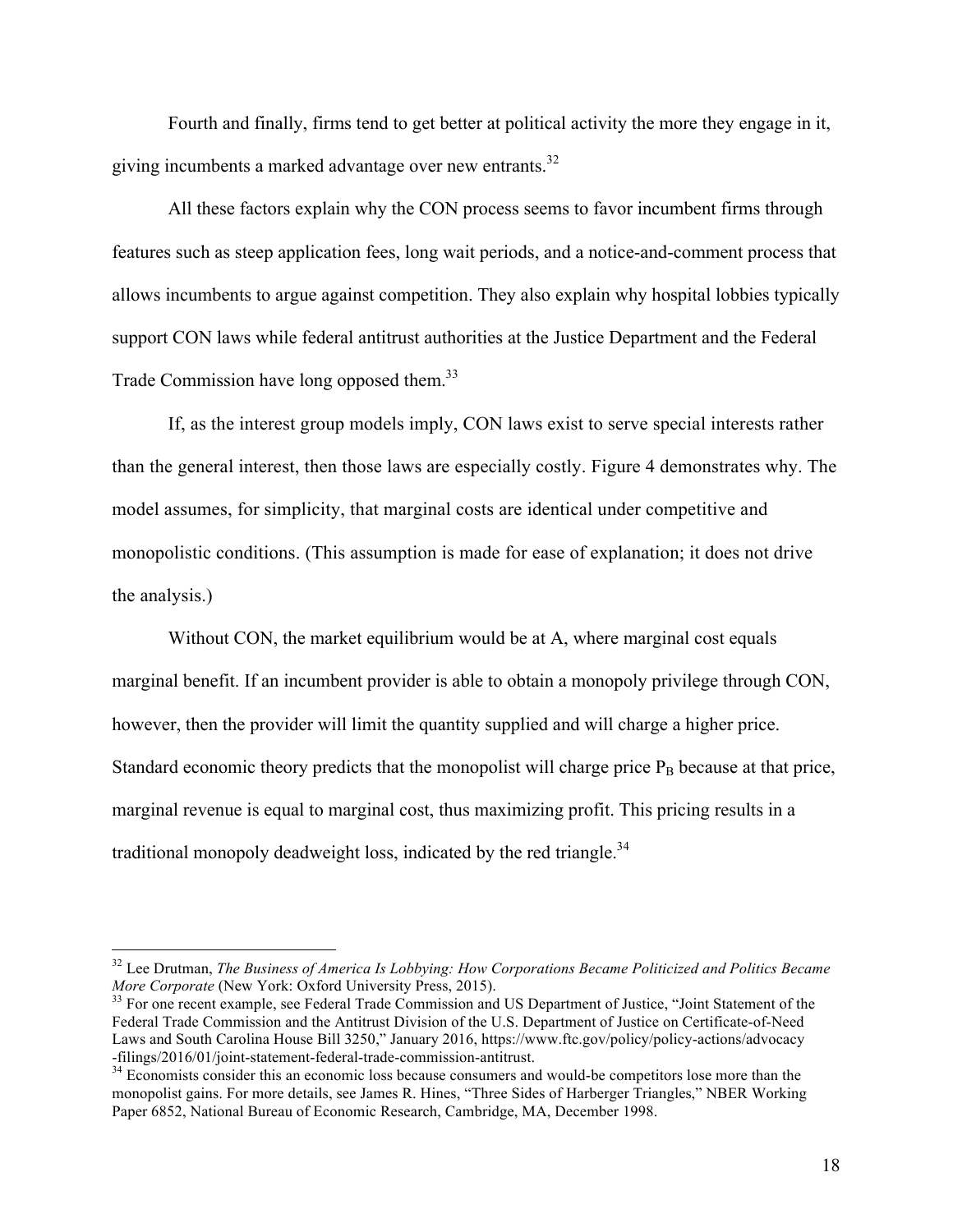**Figure 4. CON as a Special Interest**



But there is a potential for further social losses. The monopolist's profit—which comes at the expense of consumers and would-be competitors—is indicated by the yellow rectangle and is known as "economic rent." Because this rent can represent a substantial economic profit, firms will be willing to invest scarce resources seeking it.<sup>35</sup> They will lobby, donate to political action committees, and alter their business models to satisfy political preferences. Not all those activities are legal. For example, according to federal prosecutors, former HealthSouth CEO Richard Scrushy paid former Alabama Governor Don Siegelman more than \$500,000 for a seat

 <sup>35</sup> Gordon Tullock, "The Welfare Costs of Tariffs, Monopolies, and Theft," *Western Economic Journal [Economic Inquiry]* 5, no. 3 (June 1, 1967): 224–32; Anne O. Krueger, "The Political Economy of the Rent-Seeking Society," *American Economic Review* 64, no. 3 (1974): 291–303.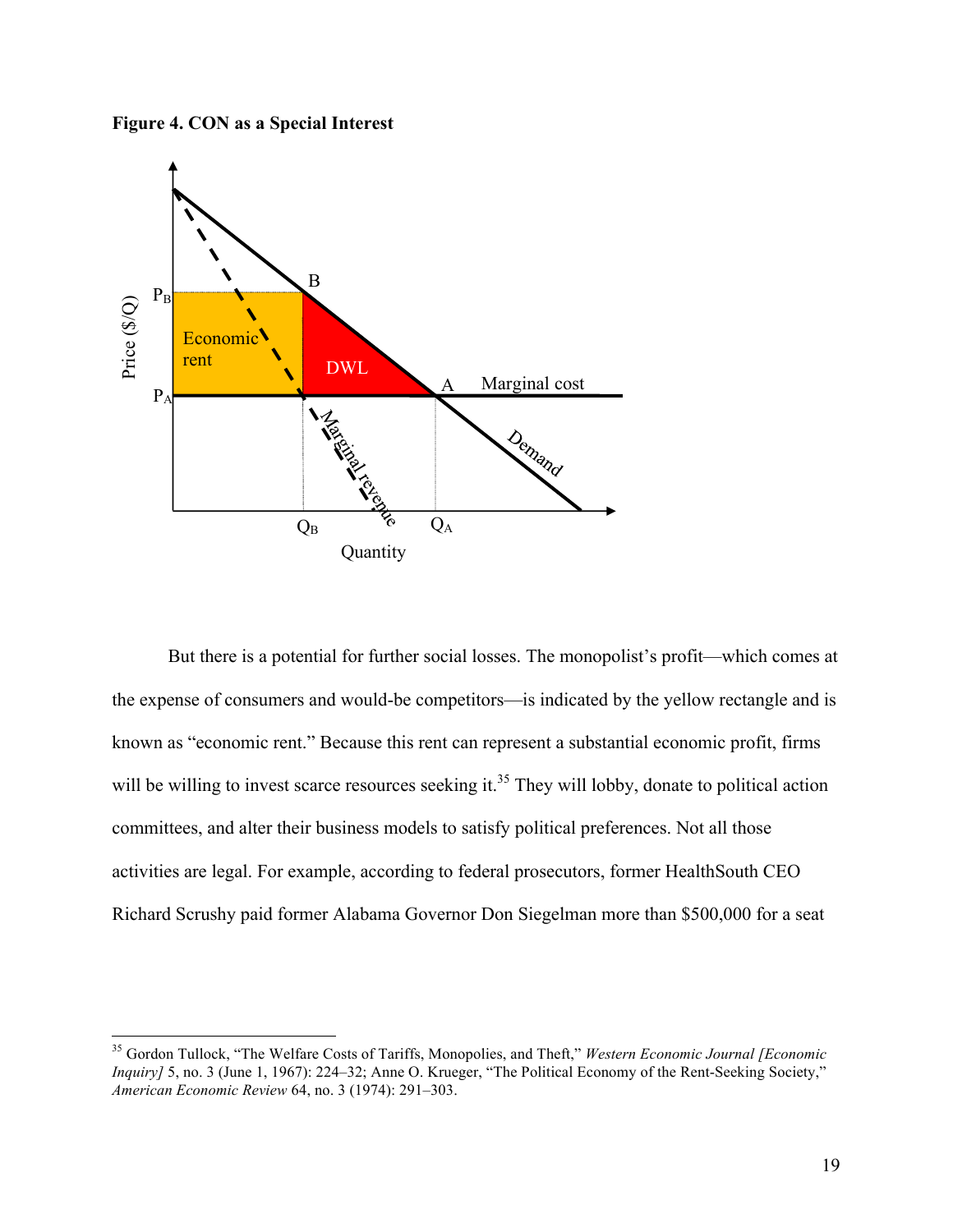on the state's certificate-of-need board. Both men were convicted of bribery (among other crimes) in June 2006.<sup>36</sup>

Illegal or not, this activity has an opportunity cost. This cost is known as "rent-seeking," and it can be enormously wasteful. Indeed, under the right circumstances, firms might be willing to invest more resources in rent-seeking than the rent is even worth.<sup>37</sup>

But this is only one of several costs of special-interest privilege.<sup>38</sup> For example, when firms can obtain anticompetitive privileges, entrepreneurial talents will be directed at seeking those privileges rather than developing new ways to please customers, resulting in what economists call "unproductive entrepreneurship."<sup>39</sup> This practice is especially costly over the long run because it robs an industry of the sort of entrepreneurial dynamism that characterizes healthy growth and because it locks in outdated business models.<sup>40</sup>

For these reasons, the special-interest theory of CON regulation suggests that CON laws will result in higher costs, lower quality, and less innovation.

increasing returns to political activity. Gordon Tullock, "Efficient Rent Seeking," in *Toward a Theory of the Rent-Seeking Society*, ed. James M. Buchanan, Robert D. Tollison, and Gordon Tullock (College Station: Texas A&M University Press, 1980), 97–112; Dennis C. Mueller, *Public Choice III,* 3rd ed. (Cambridge, UK: Cambridge University Press, 2003), 331–37. For evidence that there are increasing returns to political activity, see Drutman, *The Business of America Is Lobbying*; Matthew Mitchell, "Of Rent-Seekers and Rent-Givers," review of *The* 

<sup>&</sup>lt;sup>36</sup> Kyle Whitmire, "Ex-Governor and Executive Convicted of Bribery," *New York Times*, June 30, 2006.<br><sup>37</sup> Known as "overdissipation," this outcome is possible when there are many rent-seekers and when there are

*Business of America Is Lobbying*, by Lee Drutman, Library of Law and Liberty, December 14, 2015.<br><sup>38</sup> Matthew Mitchell, *The Pathology of Privilege: The Economic Consequences of Government Favoritism* (Arlington, VA: Merc

<sup>&</sup>lt;sup>39</sup> William J. Baumol, "Entrepreneurship: Productive, Unproductive, and Destructive," *Journal of Political Economy*<br>98, no. 5 (October 1, 1990): 893–921.

 $^{40}$  Kevin M. Murphy, Andrei Shleifer, and Robert W. Vishny, "The Allocation of Talent: Implications for Growth," *Quarterly Journal of Economics* 106, no. 2 (May 1, 1991): 503–30; Kevin Murphy, Andrei Shleifer, and Robert Vishny, "Why Is Rent-Seeking So Costly to Growth?," *American Economic Review Papers and Proceedings* 83, no. 2 (1993): 409–14; Stephen L. Parente and Edward C. Prescott, *Barriers to Riches*, repr. ed. (Cambridge, MA: MIT Press, 2002); Adam Thierer, *Permissionless Innovation: The Continuing Case for Comprehensive Technological Freedom* (Arlington, VA: Mercatus Center at George Mason University, 2014).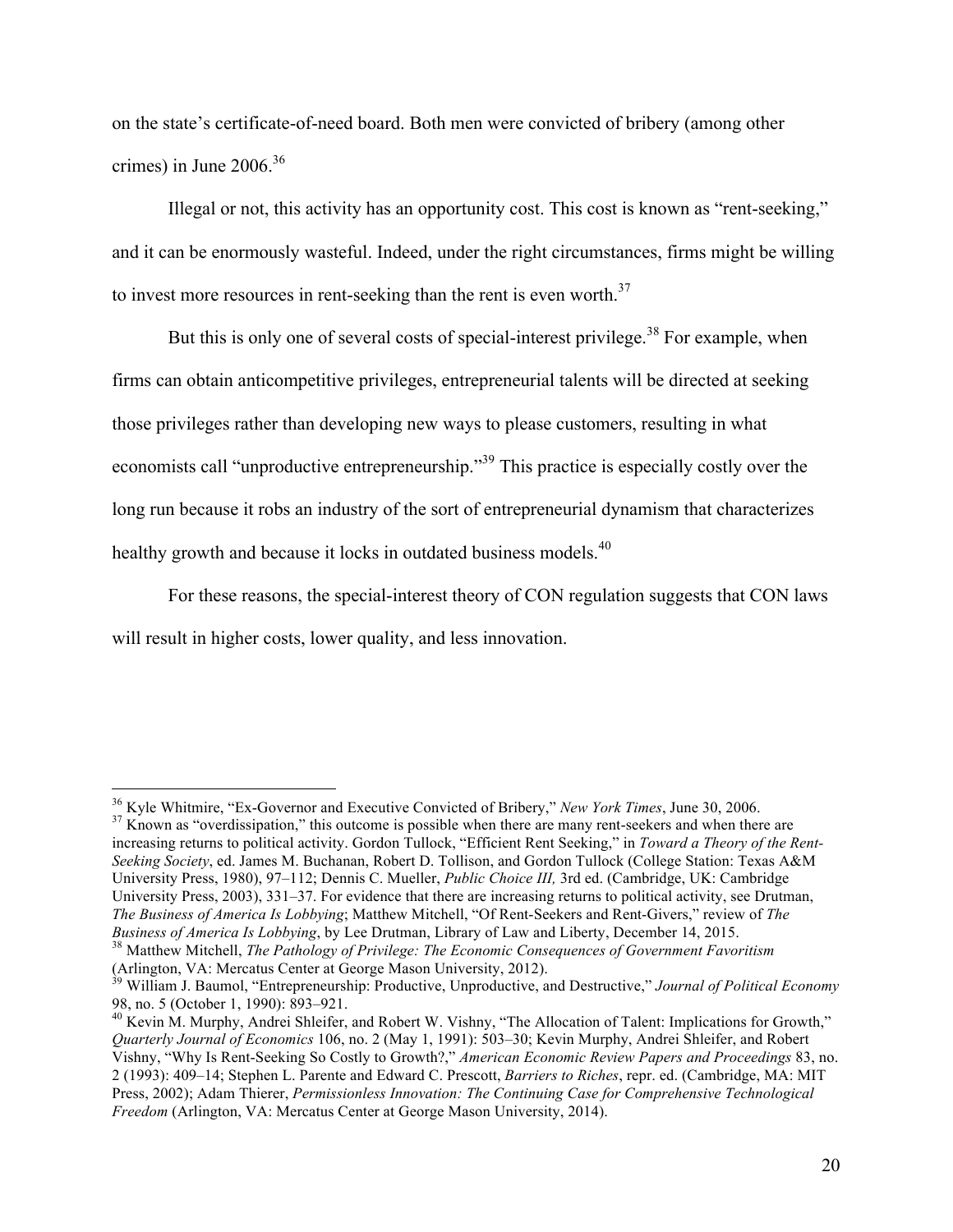### *Summary of the Economic Theory*

In this section, I have reviewed several economic models of a supply restriction such as CON. None of those theories suggest that a CON regulation will decrease healthcare prices. Instead, theory predicts that a CON regulation will raise per unit cost, limit the supply of healthcare services, reduce consumer welfare, and lead to the misallocation of resources in rent-seeking activity.

Theory suggests that CON laws might reduce healthcare expenditures if the effects of the quantity reduction outweigh the effects of the price increases. But this theory would only hold if the demand for health care were relatively elastic, which is unlikely given the third-party-payer problem. CON regulations might mitigate a policy-induced externality, but they are hardly the most efficient or equitable means of doing so.

In the next section, I turn to the data and examine 40 years of empirical studies on the effects of CON on spending.

#### **What Do the Data Show?**

Table 1 reports the empirical literature assessing the effect of CON on various spending outcomes. For ease of reference, the studies are divided into four categories: (1) the effect of CON on cost per procedure, price, or charge; (2) the effect of CON on total expenditures; (3) the effect of CON on efficiency; and (4) the effect of CON on investment. Studies that assess CON along multiple spending outcomes appear more than once in the table. The scope of the analysis is limited to only published, peer-reviewed papers, and it encompasses 20 studies spanning the course of 40 years.<sup>41</sup>

<sup>&</sup>lt;sup>41</sup> Being focused on published, peer-reviewed papers, the table omits some high-quality government reports that were prepared by academics. Those reports are consistent with the findings reported in the table. See, for example, Daniel Sherman, "The Effect of State Certificate-of-Need Laws on Hospital Costs: An Economic Policy Analysis," Staff Report of the Bureau of Economics, Federal Trade Commission, Washington, DC, January 1988; Christopher J. Conover and Frank A. Sloan, "Evaluation of Certificate of Need in Michigan," Report to the Michigan Department of Community Health (Durham, NC: Duke University Center for Health Policy, Law, and Management, May 2003), [http://ushealthpolicygateway.com/wp-content/uploads/2009/07/mi-con-intro-iii.pdf.](http://ushealthpolicygateway.com/wp-content/uploads/2009/07/mi-con-intro-iii.pdf)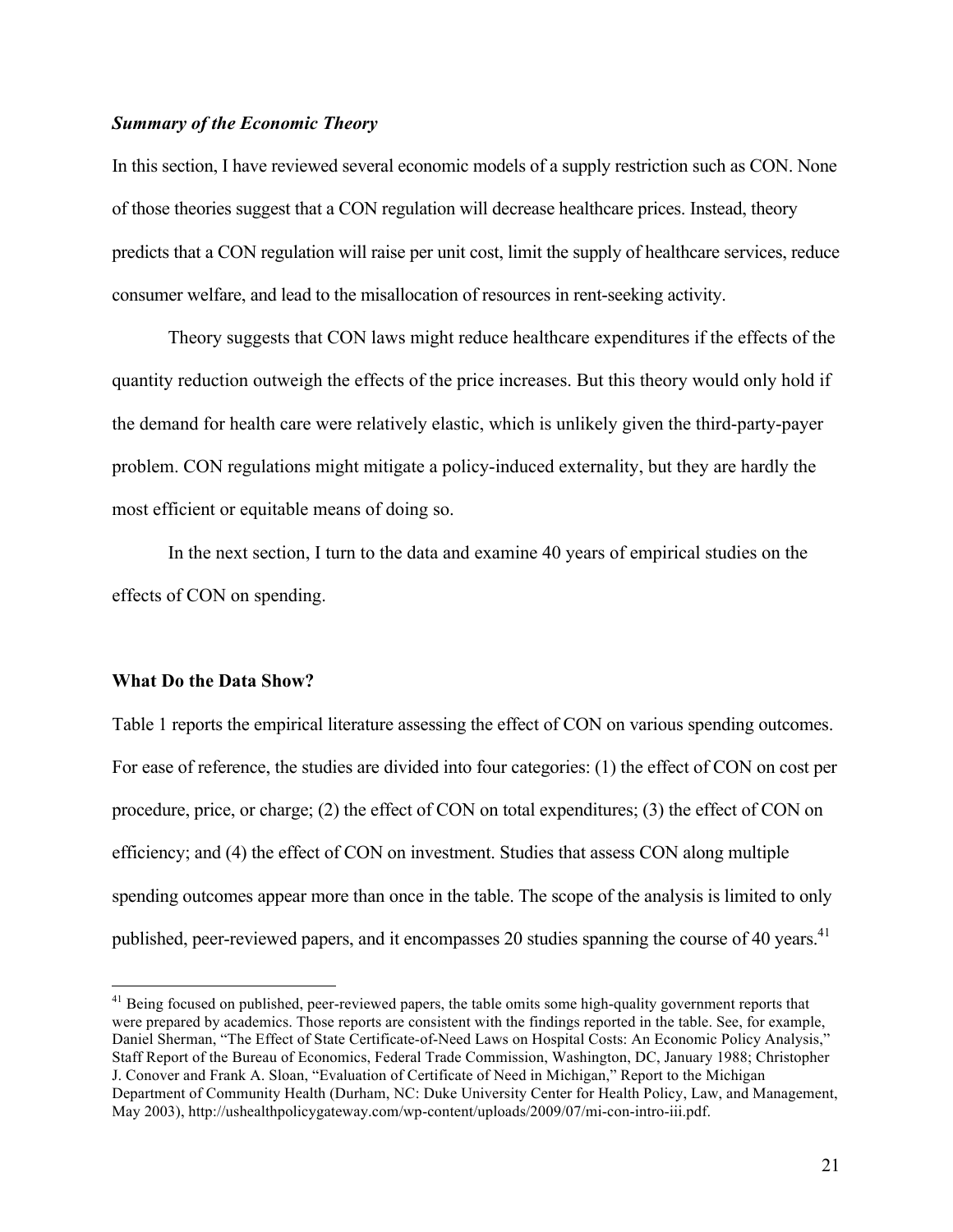# **Table 1. Empirical Studies of CON and Spending**

| Author(s)                                           | Year | Title                                                                                                                                 | <b>Publication</b>                                                                        | <b>Effect of CON on</b><br>cost/price/investment/efficiency                                                                                                                  | Quotes                                                                                                                                                                                                                                                                                                                                                                                    |  |  |  |  |
|-----------------------------------------------------|------|---------------------------------------------------------------------------------------------------------------------------------------|-------------------------------------------------------------------------------------------|------------------------------------------------------------------------------------------------------------------------------------------------------------------------------|-------------------------------------------------------------------------------------------------------------------------------------------------------------------------------------------------------------------------------------------------------------------------------------------------------------------------------------------------------------------------------------------|--|--|--|--|
| Effect of CON on per unit costs, prices, or charges |      |                                                                                                                                       |                                                                                           |                                                                                                                                                                              |                                                                                                                                                                                                                                                                                                                                                                                           |  |  |  |  |
| Noether                                             | 1988 | "Competition among<br>Hospitals"                                                                                                      | Journal of Health<br>Economics                                                            | CON increases the average price for specific<br>disease categories such as congestive heart<br>failure and pneumonia.                                                        | "CON's strongest effect is that it creates cost-<br>raising inefficiencies which are passed on in<br>higher prices."                                                                                                                                                                                                                                                                      |  |  |  |  |
| Grabowski,<br>Ohsfeldt, and<br>Morrisey             | 2003 | "The Effects of CON<br>Repeal on Medicaid<br>Nursing Home and<br>Long-Term Care<br>Expenditures"                                      | Inquiry: The<br>Journal of Medical<br>Care Organization,<br>Provision, and<br>Financing   | CON repeal has no statistically significant effect<br>on per diem Medicaid nursing home charges or<br>per diem Medicaid long-term-care charges.                              | "The results show that regulatory change did<br>not have a statistically significant effect on either<br>Medicaid payment rates or overall days."                                                                                                                                                                                                                                         |  |  |  |  |
| Ho and Ku-<br>Goto                                  | 2013 | "State Deregulation<br>and Medicare Costs<br>for Acute Cardiac<br>Care"                                                               | <b>Medical Care</b><br>Research and<br>Review                                             | Removing CON decreases the cost of some<br>procedures.                                                                                                                       | "We found that states that dropped CON<br>experienced lower costs per patient for coronary<br>artery bypass grafts (CABG) but not for<br>percutaneous coronary intervention (PCI)."                                                                                                                                                                                                       |  |  |  |  |
| <b>Bailey</b>                                       | 2016 | "Can Health Spending<br>Be Reined In through<br><b>Supply Constraints?</b><br>An Evaluation of<br><b>Certificate of Need</b><br>Laws" | <b>Mercatus Working</b><br>Paper, Mercatus<br>Center at George<br><b>Mason University</b> | Removing CON reduces hospital charges by 5.5%<br>five years after repeal.                                                                                                    | "CON repeal is associated with a<br>statistically significant 1.1% reduction in average<br>hospital charges per year (a 5.5% reduction for a<br>mature CON repeal)."                                                                                                                                                                                                                      |  |  |  |  |
| <b>Effect of CON on expenditures</b>                |      |                                                                                                                                       |                                                                                           |                                                                                                                                                                              |                                                                                                                                                                                                                                                                                                                                                                                           |  |  |  |  |
| Sloan and<br>Steinwald                              | 1980 | "Effects of Regulation<br>on Hospital Costs and<br>Input Use"                                                                         | Journal of Law and<br>Economics                                                           | Comprehensive CON programs have no effect on<br>hospital expenditures per patient day, while<br>noncomprehensive programs increase hospital<br>expenditures per patient day. | "The short-run effect of a mature,<br>noncomprehensive program is to raise total<br>expense per adjusted patient day by nearly 5<br>percent; the long-run effect is over twice this."                                                                                                                                                                                                     |  |  |  |  |
| Sloan                                               | 1981 | "Regulation and the<br>Rising Cost of Hospital<br>Care"                                                                               | Review of<br><b>Economics and</b><br><b>Statistics</b>                                    | CON has no effect on hospital expenditures per<br>admission, per patient day, or per adjusted<br>patient day.                                                                | "The certificate-of-need coefficients imply CON<br>has had no impact on costs."                                                                                                                                                                                                                                                                                                           |  |  |  |  |
| Lanning,<br>Morrisey,<br>and Ohsfeldt               | 1991 | "Endogenous Hospital<br>Regulation and Its<br><b>Effects on Hospital</b><br>and Non-Hospital<br>Expenditures"                         | Journal of<br>Regulatory<br>Economics                                                     | CON increases per capita hospital, nonhospital,<br>and total health expenditures.                                                                                            | " the coefficient of CON is positive and<br>statistically significant in all three expenditure<br>equations. The most pronounced effect is on<br>hospital expenditures, where CON appears to<br>add 20.6 percent to per capita hospital<br>expenditures in the long run. This is consistent<br>with the view that CON programs act to protect<br>inefficient hospitals from competition." |  |  |  |  |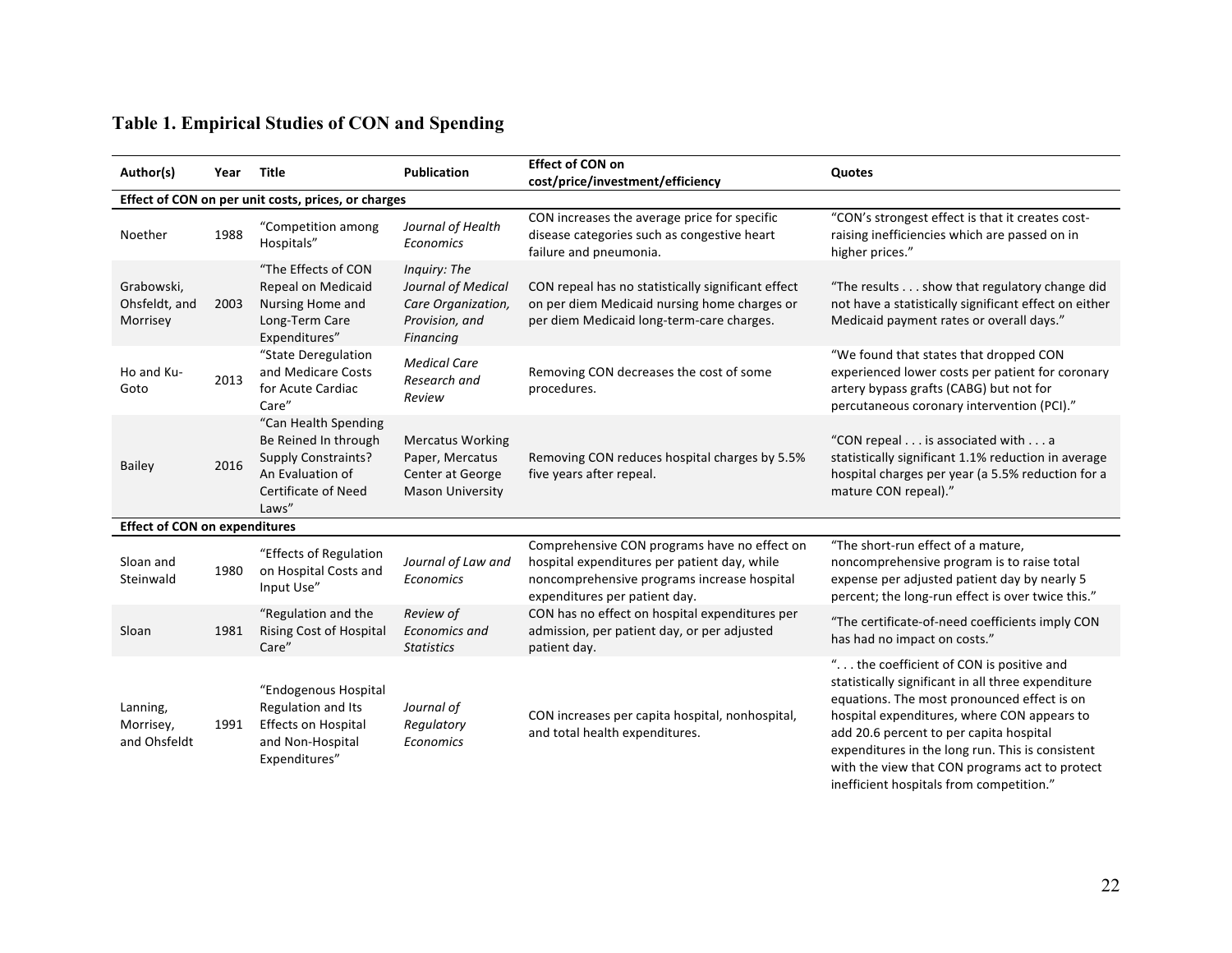| Antel,<br>Ohsfeldt, and<br><b>Becker</b>   | 1995 | "State Regulation and<br><b>Hospital Costs"</b>                                                                                    | Review of<br>Economics and<br><b>Statistics</b>                                         | CON increases per-day and per-admission<br>hospital expenditures but has no relationship to<br>per capita hospital expenditures.                                                                                                         | "CON investment controls imply higher per day<br>and per admission costs, but have no statistically<br>significant effect on per capita cost."                                                                                                                                                                            |
|--------------------------------------------|------|------------------------------------------------------------------------------------------------------------------------------------|-----------------------------------------------------------------------------------------|------------------------------------------------------------------------------------------------------------------------------------------------------------------------------------------------------------------------------------------|---------------------------------------------------------------------------------------------------------------------------------------------------------------------------------------------------------------------------------------------------------------------------------------------------------------------------|
| Conover and<br>Sloan                       | 1998 | "Does Removing<br>Certificate-of-Need<br>Regulations Lead to a<br>Surge in Health Care<br>Spending?"                               | Journal of Health<br>Politics, Policy,<br>and Law                                       | CON has no effect on total per capita health<br>expenditures; there is no evidence of a surge in<br>spending after repeal.                                                                                                               | "Mature CON programs are associated with a<br>modest (5 percent) long-term reduction in acute<br>care spending per capita, but not with a<br>significant reduction in total per capita spending.<br>There is no evidence of a surge in acquisition of<br>facilities or in costs following removal of CON<br>regulations." |
| Miller,<br>Harrington,<br>and<br>Goldstein | 2002 | "Access to<br>Community-Based<br>Long-Term Care:<br>Medicaid's Role"                                                               | Journal of Aging<br>and Health                                                          | CON increases per capita Medicaid community-<br>based care expenditures.                                                                                                                                                                 | "Use of a nursing home CON or combined<br>CON/moratorium was associated with increased<br>community-based care expenditures."                                                                                                                                                                                             |
| Grabowski,<br>Ohsfeldt, and<br>Morrisey    | 2003 | "The Effects of CON<br>Repeal on Medicaid<br>Nursing Home and<br>Long-Term Care<br>Expenditures"                                   | Inquiry: The<br>Journal of Medical<br>Care Organization,<br>Provision, and<br>Financing | CON repeal has no statistically significant effect<br>on either aggregate Medicaid nursing-home or<br>aggregate Medicaid long-term-care expenditures.                                                                                    | "Using aggregate state-level data from 1981<br>through 1998, this study found that states that<br>repealed their CON and moratorium laws had no<br>significant growth in either nursing home or<br>long-term care Medicaid expenditures"                                                                                  |
| Rivers,<br>Fottler, and<br>Younis          | 2007 | "Does Certificate of<br><b>Need Really Contain</b><br>Hospital Costs in the<br>United States?"                                     | <b>Health Education</b><br>Journal                                                      | CON laws increase hospital expenditures per<br>adjusted admission.                                                                                                                                                                       | "The results indicate that CON laws had a<br>positive, statistically significant relationship to<br>hospital costs per adjusted admission. These<br>findings suggest not only that CON do not really<br>contain hospital costs, but may actually increase<br>them by reducing competition."                               |
| Hellinger                                  | 2009 | "The Effect of<br>Certificate-of-Need<br>Laws on Hospital Beds<br>and Healthcare<br>Expenditures: An<br><b>Empirical Analysis"</b> | American Journal<br>of Managed Care                                                     | CON is associated with fewer hospital beds, which<br>in turn are associated with slower growth in<br>aggregate health expenditures per capita. But<br>there is no direct relationship between CON and<br>health expenditures per capita. | "Certificate-of-need programs did not have a<br>direct effect on healthcare expenditures.<br>Certificate-of-need programs have limited the<br>growth in the supply of hospital beds, and this<br>has led to a slight reduction in the growth of<br>healthcare expenditures."                                              |
| Rivers,<br>Fottler, and<br>Frimpong        | 2010 | "The Effects of<br><b>Certificate of Need</b><br>Regulation on<br>Hospital Costs"                                                  | Journal of Health<br>Care Finance                                                       | Stringent CON programs increase hospital<br>expenditures per admission.                                                                                                                                                                  | "Implications from these results include the<br>inability of CNR [CON] to contain HC [hospital<br>costs] as assumed or expected, and the<br>possibility that CNR [CON] may actually increase<br>HC [hospital costs], while reducing competition."                                                                         |
| Rahman et<br>al.                           | 2016 | "The Impact of<br>Certificate-of-Need<br>Laws on Nursing<br>Home and Home<br><b>Health Care</b><br>Expenditures"                   | <b>Medical Care</b><br>Research and<br><b>Review: MCRR</b>                              | CON increases the growth in Medicare and<br>Medicaid expenditures on nursing home care but<br>decreases growth in home healthcare<br>expenditures.                                                                                       | "Compared with states without CON laws,<br>Medicare and Medicaid spending in states with<br>CON laws grew faster for nursing home care and<br>more slowly for home health care."                                                                                                                                          |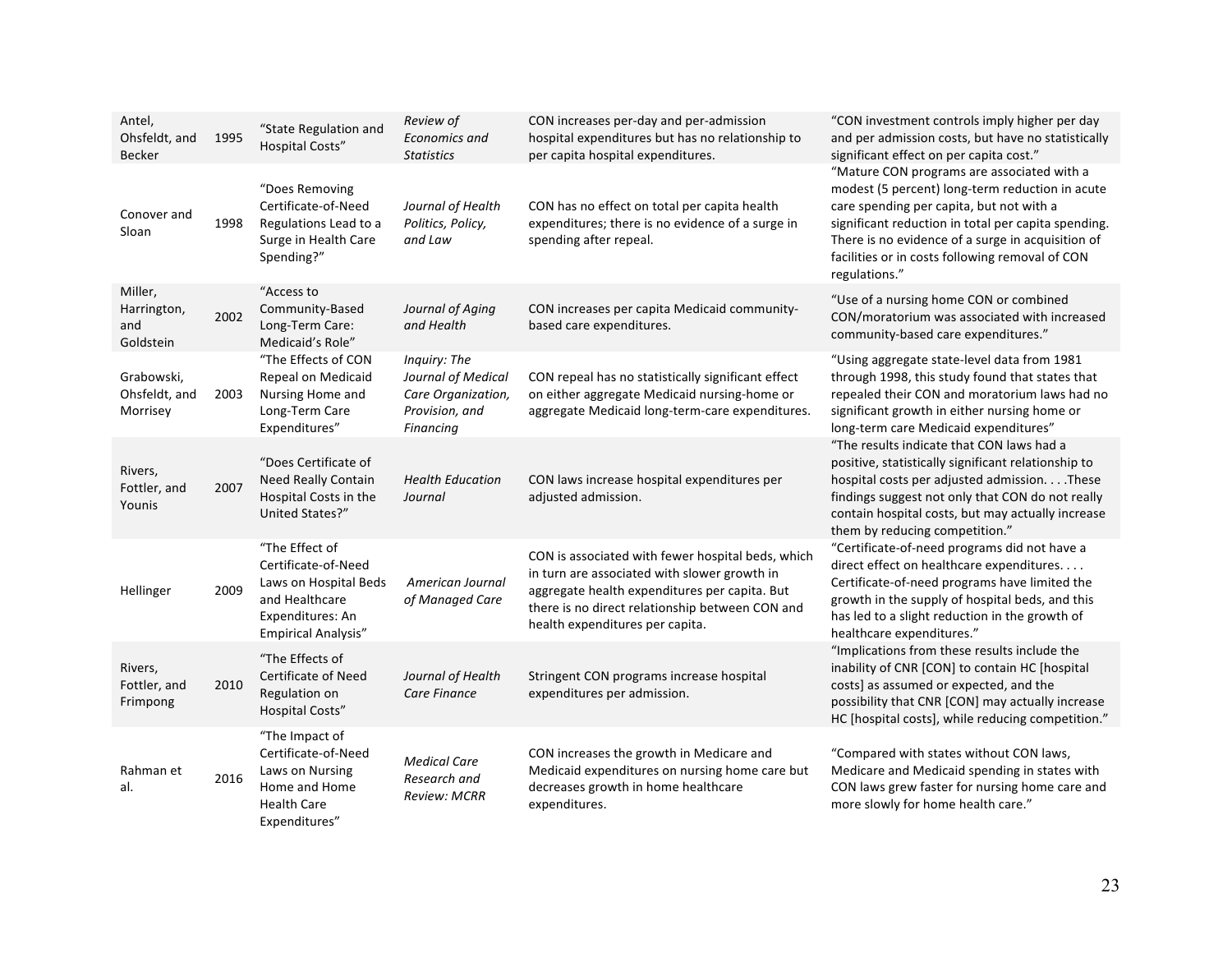| <b>Bailey</b>                               | 2016 | "Can Health Spending<br>Be Reined In through<br><b>Supply Constraints?</b><br>An Evaluation of<br>Certificate of Need<br>Laws" | <b>Mercatus Working</b><br>Paper, Mercatus<br>Center at George<br><b>Mason University</b> | CON is associated with higher overall per capita<br>healthcare expenditures and with higher per<br>capita Medicare expenditures. | "CON increases total health spending [per<br>capita] by a statistically significant 3.1%.<br>Increases are especially high for spending on<br>physician care-a statistically significant<br>5.0% CON is estimated to increase overall<br>Medicare spending [per capita] by a statistically<br>significant 6.9%." |  |  |  |  |  |
|---------------------------------------------|------|--------------------------------------------------------------------------------------------------------------------------------|-------------------------------------------------------------------------------------------|----------------------------------------------------------------------------------------------------------------------------------|------------------------------------------------------------------------------------------------------------------------------------------------------------------------------------------------------------------------------------------------------------------------------------------------------------------|--|--|--|--|--|
| <b>Effect of CON on Hospital Efficiency</b> |      |                                                                                                                                |                                                                                           |                                                                                                                                  |                                                                                                                                                                                                                                                                                                                  |  |  |  |  |  |
| Eakin                                       | 1991 | "Allocative<br>Inefficiency in the<br>Production of Hospital<br>Services"                                                      | Southern<br>Economic Journal                                                              | CON hospitals are less efficient than non-CON<br>hospitals.                                                                      | " hospitals subject to CON regulations have a<br>greater measure of allocative inefficiency by .88<br>to 1.03 percentage points."                                                                                                                                                                                |  |  |  |  |  |
| Bates,<br>Mukherjee,<br>and Santerre        | 2006 | "Market Structure<br>and Technical<br>Efficiency in the<br><b>Hospital Services</b><br>Industry: A DEA<br>Approach"            | <b>Medical Care</b><br>Research and<br>Review                                             | CON hospitals are not any less efficient than non-<br>CON hospitals.                                                             | "Evidence also implies that the presence of a<br>state certificate-of-need law was not associated<br>with a greater degree of inefficiency in the<br>typical metropolitan hospital services industry."                                                                                                           |  |  |  |  |  |
| Ferrier,<br>Leleu, and<br>Valdmanis         | 2010 | "The Impact of CON<br>Regulation on<br>Hospital Efficiency"                                                                    | <b>Health Care</b><br>Management<br><b>Science</b>                                        | CON hospitals are more efficient than non-CON<br>hospitals.                                                                      | "In general, we found that the hospital sector in<br>states with active CON regulations performed<br>better in terms of aggregate technical and mix<br>efficiency, irrespective of the stringency or<br>laxness of this oversight."                                                                              |  |  |  |  |  |
| Rosko and<br>Mutter                         | 2014 | "The Association of<br><b>Hospital Cost-</b><br>Inefficiency with<br>Certificate-of-Need<br>Regulation"                        | <b>Medical Care</b><br>Research and<br>Review                                             | CON hospitals are more efficient than non-CON<br>hospitals.                                                                      | "Average estimated cost-inefficiency was less in<br>CON states (8.10%) than in non-CON states<br>$(12.46\%).$                                                                                                                                                                                                    |  |  |  |  |  |
| <b>Effect of CON on Investment</b>          |      |                                                                                                                                |                                                                                           |                                                                                                                                  |                                                                                                                                                                                                                                                                                                                  |  |  |  |  |  |
| Salkever and<br>Bice                        | 1976 | "The Impact of<br><b>Certificate of Need</b><br><b>Controls on Hospital</b><br>Investment"                                     | <b>Milbank Memorial</b><br><b>Fund Quarterly:</b><br><b>Health and Society</b>            | CON does not decrease investment but does<br>change its composition.                                                             | "CON did not reduce the total dollar volume of<br>investment but altered its composition, retarding<br>expansion in bed supplies but increasing<br>investment in new services and equipment."                                                                                                                    |  |  |  |  |  |
| Hellinger                                   | 1976 | "The Effect of<br>Certificate-of-Need<br>Legislation on<br>Hospital Investment"                                                | Inquiry: The<br>Journal of Medical<br>Care Organization,<br>Provision, and<br>Financing   | CON legislation induced hospitals to increase<br>investments.                                                                    | "The empirical results support the hypotheses<br>that [CON] legislation has not significantly<br>lowered hospital investment and that hospitals<br>anticipated the effect of [CON] legislation by<br>increasing investment in the period preceding<br>the enactment of the legislation."                         |  |  |  |  |  |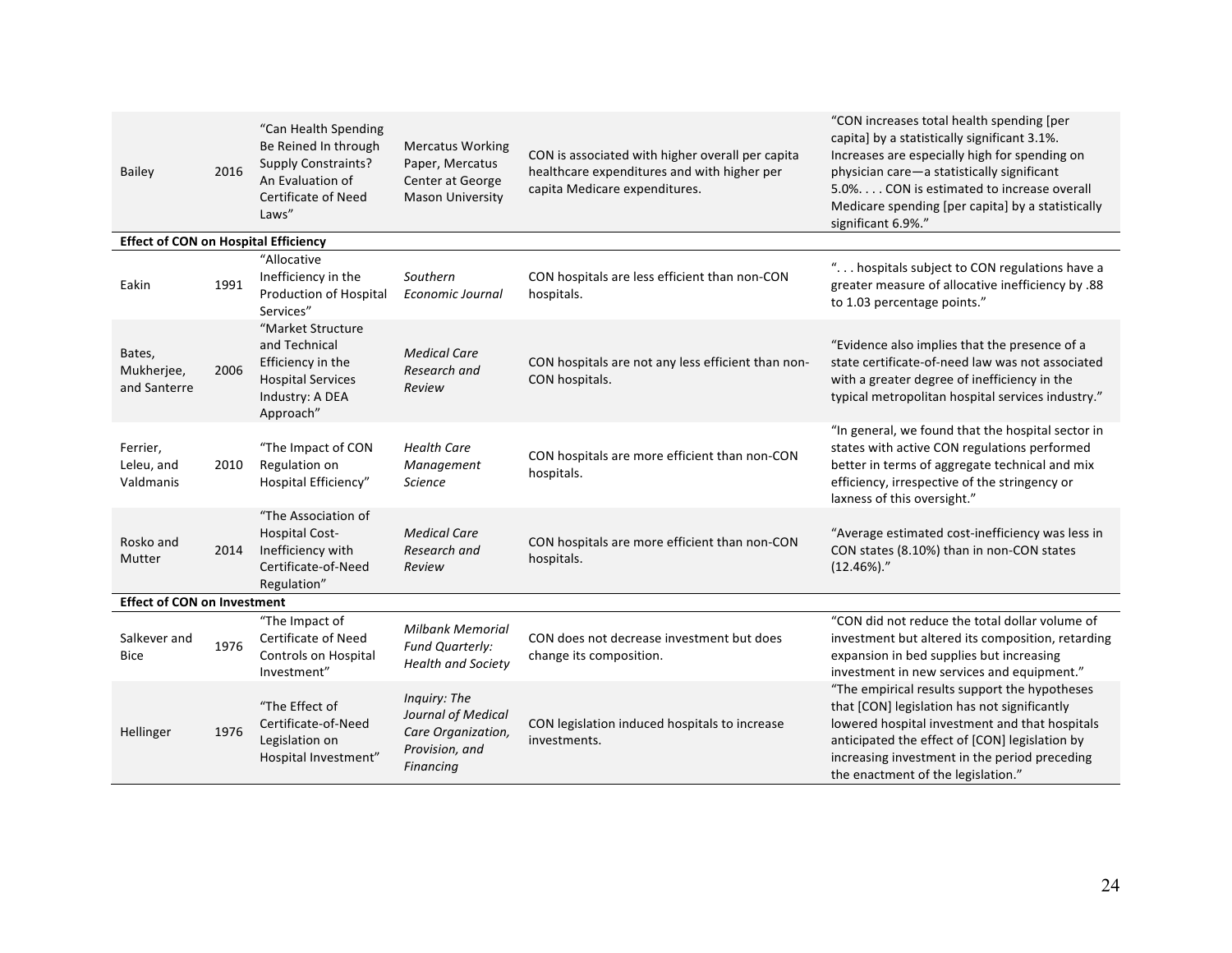### *Per Unit Costs, Prices, and Charges*

The first four studies summarized in table 1 address the idea of cost as it is commonly used in everyday language.<sup>42</sup> Those studies assess the effect of CON on *per unit* costs, prices, or charges (a charge is the initial amount that the payer is billed, whereas a price is the amount that the payer actually pays after negotiation).<sup>43</sup>

As noted in the previous section, economic theory suggests that a supply restriction is likely to increase per unit costs and prices. And, indeed, the empirical evidence is consistent with this prediction. Three of these four studies found CON to be associated with higher per unit prices, costs, or charges, while the fourth—which focused only on per diem Medicaid charges for nursing-home and long-term care—found that repeal of CON had no statistically significant effect on those charges.<sup>44</sup>

One study found that "CON's strongest effect is that it creates cost-raising inefficiencies which are passed on in higher prices."<sup>45</sup> Another found that removing CON decreased the per unit cost of coronary artery bypass grafts, though not the cost of percutaneous coronary intervention.46 The most recent study found that average hospital charges fell 1.1 percent per

 <sup>42</sup> Monica Noether, "Competition among Hospitals," *Journal of Health Economics* 7, no. 3 (September 1988): 259– 84; David C. Grabowski, Robert L. Ohsfeldt, and Michael A. Morrisey, "The Effects of CON Repeal on Medicaid Nursing Home and Long-Term Care Expenditures," *Inquiry: The Journal of Medical Care Organization, Provision, and Financing* 40, no. 2 (2003): 146–57; Vivian Ho and Meei-Hsiang Ku-Goto, "State Deregulation and Medicare Costs for Acute Cardiac Care," *Medical Care Research and Review* 70, no. 2 (April 2013): 185–205; James Bailey, "Can Health Spending Be Reined In through Supply Constraints? An Evaluation of Certificate-of-Need Laws,"

Mercatus Working Paper, Mercatus Center at George Mason University, Arlington, VA, July 2016.<br><sup>43</sup> Although prices are more important, economically, charges are easier to observe. For more details, see Bailey, "Can Health

<sup>&</sup>lt;sup>44</sup> The three studies that found CON increases prices, charges, or per unit costs were Noether, "Competition among Hospitals"; Ho and Ku-Goto, "State Deregulation and Medicare Costs for Acute Cardiac Care"; and Bailey, "Can Health Spending Be Reined In through Supply Constraints?" The study that failed to find any statistically significant effect was Grabowski, Ohsfeldt, and Morrisey, "The Effects of CON Repeal on Medicaid Nursing Home and Long-Term Care Expenditures."<br><sup>45</sup> Noether, "Competition among Hospitals."

<sup>&</sup>lt;sup>46</sup> Ho and Ku-Goto, "State Deregulation and Medicare Costs for Acute Cardiac Care."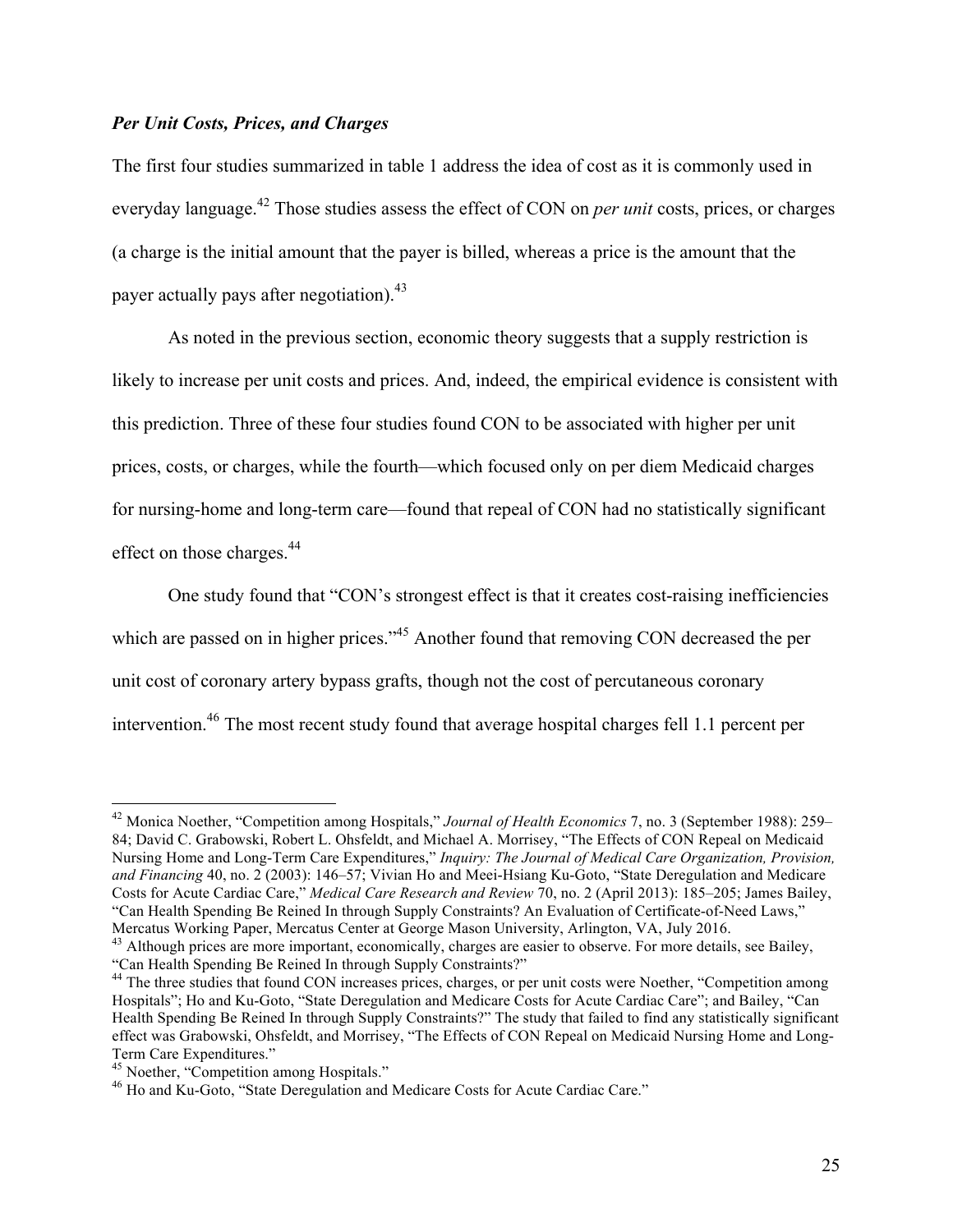year for each of the five years following repeal of CON; in other words, five years following repeal, the charges were 5.5 percent lower than they would otherwise have been.<sup>47</sup>

#### *Expenditures*

The next 12 studies in table 1 assess the effect of CON on healthcare expenditures or on the growth of those expenditures, usually measured on a per capita basis.<sup>48</sup> In other words, the studies assess the effect of CON on the total amount that is spent on a patient or state resident, rather than on the price per unit of service. In this sense, those studies are comparable to the effect described in panel B of figure  $1<sup>49</sup>$  As noted previously, that theoretical framework shows that a supply restriction such as CON might lead to either more spending or less spending, depending on whether the price-raising effect or quantity-reducing effect of the supply restriction dominates.

<sup>&</sup>lt;sup>47</sup> Bailey, "Can Health Spending Be Reined In through Supply Constraints?"<br><sup>48</sup> Frank A. Sloan and Bruce Steinwald, "Effects of Regulation on Hospital Costs and Input Use," *Journal of Law and Economics* 23, no. 1 (1980): 81–109; Frank A. Sloan, "Regulation and the Rising Cost of Hospital Care," *Review of Economics and Statistics* 63, no. 4 (1981): 479–87; Joyce A. Lanning, Michael A. Morrisey, and Robert L. Ohsfeldt, "Endogenous Hospital Regulation and Its Effects on Hospital and Non-Hospital Expenditures," *Journal of Regulatory Economics* 3, no. 2 (June 1991): 137–54; John J. Antel, Robert L. Ohsfeldt, and Edmund R. Becker, "State Regulation and Hospital Costs," *Review of Economics and Statistics* 77, no. 3 (1995): 416–22; Christopher J. Conover and Frank A. Sloan, "Does Removing Certificate-of-Need Regulations Lead to a Surge in Health Care Spending?," *Journal of Health Politics, Policy, and Law* 23, no. 3 (June 1, 1998): 455–81; Nancy A. Miller, Charlene Harrington, and Elizabeth Goldstein, "Access to Community-Based Long-Term Care: Medicaid's Role," *Journal of Aging and Health* 14, no. 1 (February 2002): 138–59; Grabowski, Ohsfeldt, and Morrisey, "The Effects of CON Repeal on Medicaid Nursing Home and Long-Term Care Expenditures"; Patrick A. Rivers, Myron D. Fottler, and Mustafa Zeedan Younis, "Does Certificate of Need Really Contain Hospital Costs in the United States?," *Health Education Journal* 66, no. 3 (September 1, 2007): 229–44; Fred J. Hellinger, "The Effect of Certificate-of-Need Laws on Hospital Beds and Healthcare Expenditures: An Empirical Analysis," *American Journal of Managed Care* 15, no. 10 (October 2009): 737–44; Patrick A. Rivers, Myron D. Fottler, and Jemima A. Frimpong, "The Effects of Certificate of Need Regulation on Hospital Costs," *Journal of Health Care Finance* 36, no. 4 (2010): 1–16; Momotazur Rahman et al., "The Impact of Certificate-of-Need Laws on Nursing Home and Home Health Care Expenditures," *Medical Care Research and Review: MCRR* 73, no. 1 (February 2016): 85–105; Bailey, "Can Health Spending Be Reined In through Supply Constraints?"

 $^{49}$  It is not uncommon for such papers to use the term *cost*, but their focus is on expenditure in the sense that they are looking at total spending and not at the cost per service.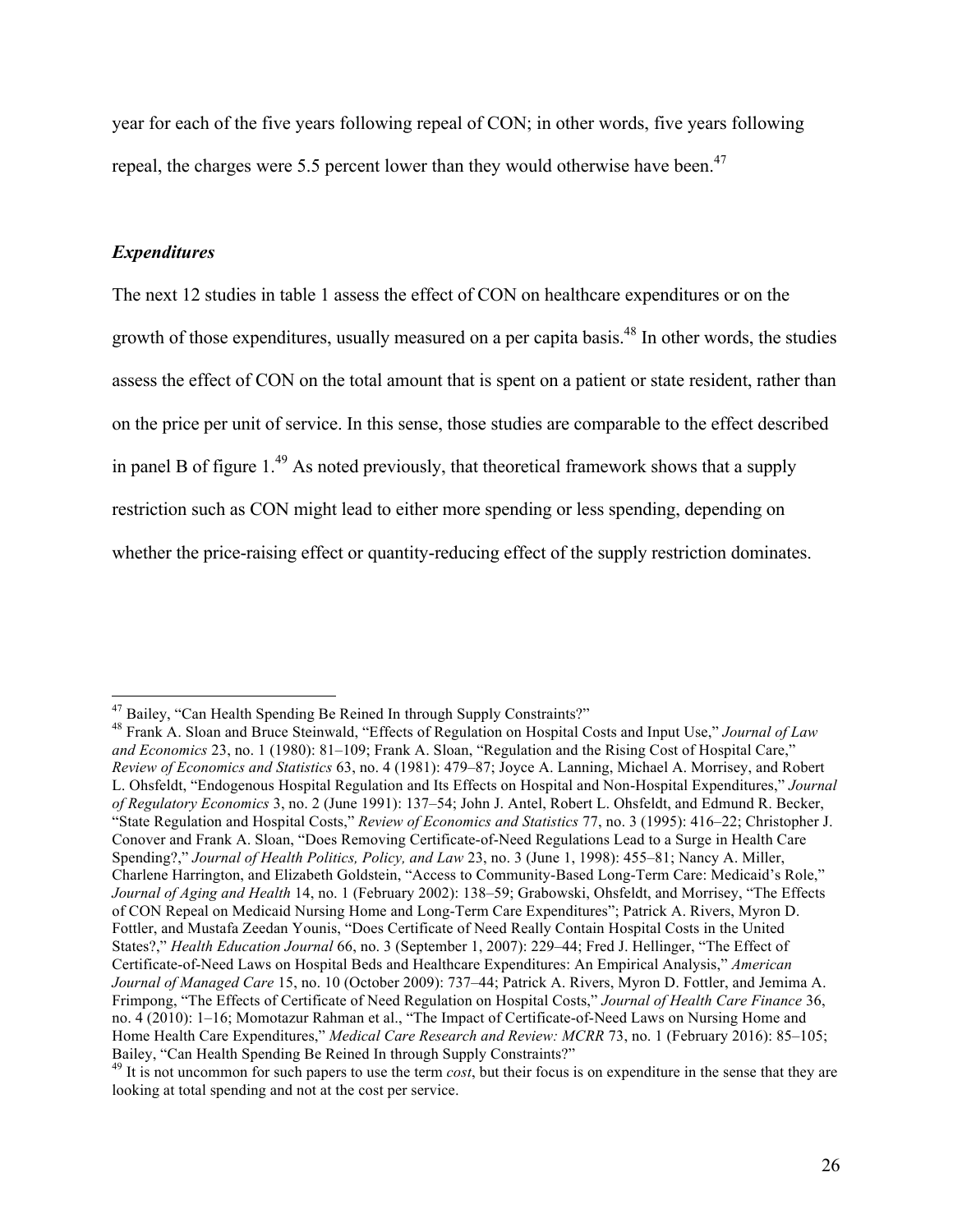Of those 12 studies, only one suggests that CON is associated with reduced expenditures.<sup>50</sup> And even in that case, the connection was tenuous. The author found CON to be associated with fewer hospital beds, and he found that fewer hospital beds were associated with slightly slower growth in aggregate healthcare expenditures per capita. Importantly, however, he found that "certificate-of-need programs did not have a direct effect on healthcare expenditures."<sup>51</sup>

Of the remaining 11 studies that assess the effect of CON on expenditures, 7 found evidence that CON increases expenditures,<sup>52</sup> 2 found no statistically significant effect,<sup>53</sup> and 2 found that CON increased some expenditures while reducing others.<sup>54</sup>

# *Hospital Efficiency*

The next four studies in table 1 assess the effect of CON on hospital efficiency.<sup>55</sup> Essentially,

those studies examine how cost-effectively hospitals transform inputs into outputs.<sup>56</sup> Economic

theory offers no clear prediction for how CON might affect an individual hospital's efficiency.

<sup>&</sup>lt;sup>50</sup> Hellinger, "The Effect of Certificate-of-Need Laws on Hospital Beds and Healthcare Expenditures."<br><sup>51</sup> Ibid., 737.<br><sup>52</sup> Sloan and Steinwald, "Effects of Regulation on Hospital Costs and Input Use"; Lanning, Morrisey,

<sup>&</sup>quot;Endogenous Hospital Regulation and Its Effects on Hospital and Non-Hospital Expenditures"; Antel, Ohsfeldt, and Becker, "State Regulation and Hospital Costs"; Miller, Harrington, and Goldstein, "Access to Community-Based Long-Term Care"; Rivers, Fottler, and Younis, "Does Certificate of Need Really Contain Hospital Costs in the United States?"; Rivers, Fottler, and Frimpong, "The Effects of Certificate of Need Regulation on Hospital Costs"; Bailey, "Can Health Spending Be Reined In through Supply Constraints?"

 $^{53}$  Sloan, "Regulation and the Rising Cost of Hospital Care"; Grabowski, Ohsfeldt, and Morrisey, "The Effects of CON Repeal on Medicaid Nursing Home and Long-Term Care Expenditures." <sup>54</sup> Conover and Sloan, "Does Removing Certificate-of-Need Regulations Lead to a Surge in Health Care

Spending?"; Rahman et al., "The Impact of Certificate-of-Need Laws on Nursing Home and Home Health Care Expenditures."

<sup>55</sup> B. Kelly Eakin, "Allocative Inefficiency in the Production of Hospital Services," *Southern Economic Journal* 58, no. 1 (1991): 240–48; Laurie J. Bates, Kankana Mukherjee, and Rexford E. Santerre, "Market Structure and Technical Efficiency in the Hospital Services Industry: A DEA Approach," *Medical Care Research and Review* 63, no. 4 (August 2006): 499–524; Gary D. Ferrier, Hervé Leleu, and Vivian Valdmanis, "The Impact of CON Regulation on Hospital Efficiency," *Health Care Management Science* 13, no. 1 (March 2010): 84–100; Michael D. Rosko and Ryan L. Mutter, "The Association of Hospital Cost-Inefficiency with Certificate-of-Need Regulation,"<br>Medical Care Research and Review 71, no. 3 (January 22, 2014): 280–298.

<sup>&</sup>lt;sup>56</sup> For more details see Bates, Mukherjee, and Santerre, "Market Structure and Technical Efficiency in the Hospital Services Industry."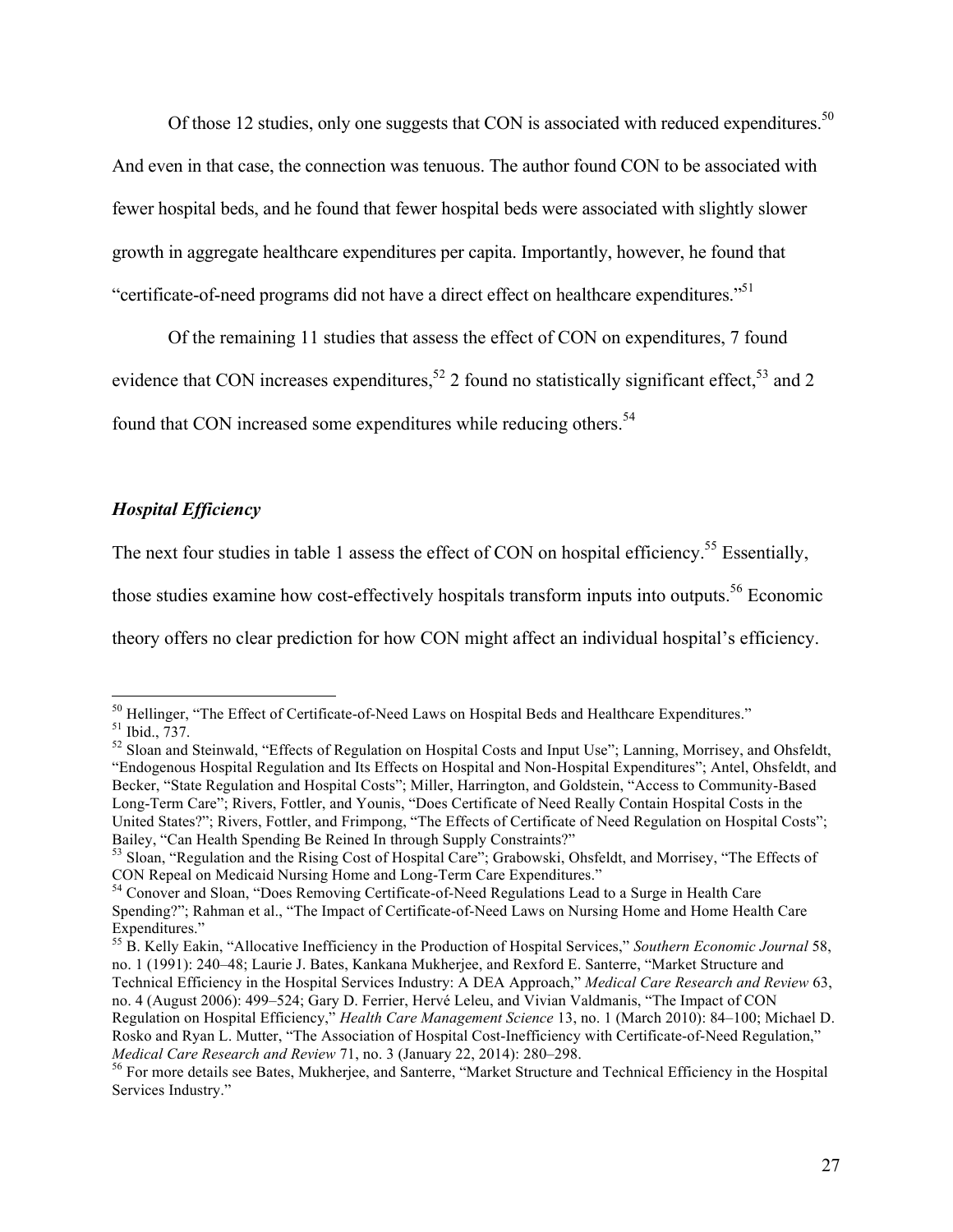Although most of the theoretical models reviewed in the previous section suggest that CON will increase per unit prices and reduce the quantity of healthcare services, it is possible that by forcing more services to take place in a few large hospitals, CON might allow those hospitals to achieve economies of scale, even if this reduction comes at the price of reduced services elsewhere. Indeed, the empirical literature is mixed on CON and particular hospital efficiency. Two studies find that CON increases some measures of hospital efficiency,<sup>57</sup> one study finds no effect,<sup>58</sup> and one study finds that CON reduces hospital efficiency.<sup>59</sup>

### *Hospital Investment*

Two early studies assessed the effect of CON on investment. Those studies reflect the goal of reducing unnecessary capital expenditures. One of the studies found that CON failed to reduce investment, though it did change the composition of the investment.<sup>60</sup> The other study found that CON backfired, causing hospitals to increase investment immediately before CON was implemented in anticipation that it would make future investments more difficult. $61$ 

#### **Conclusion**

In most industries, the economic viability of a new product or service is determined by the market signals of prices, profit, and loss. These signals are governed by the values of consumers and producers. If market participants do not deem a product or service to be worth

 $57$  Ferrier, Leleu, and Valdmanis, "The Impact of CON Regulation on Hospital Efficiency"; Rosko and Mutter, "The Association of Hospital Cost-Inefficiency with Certificate-of-Need Regulation."

<sup>&</sup>lt;sup>58</sup> Bates, Mukherjee, and Santerre, "Market Structure and Technical Efficiency in the Hospital Services Industry."<br><sup>59</sup> Eakin, "Allocative Inefficiency in the Production of Hospital Services."<br><sup>60</sup> David S. Salkever and

<sup>&</sup>lt;sup>61</sup> Fred J. Hellinger, "The Effect of Certificate-of-Need Legislation on Hospital Investment," *Inquiry: The Journal of Medical Care Organization, Provision, and Financing* 13, no. 2 (1976): 187–93.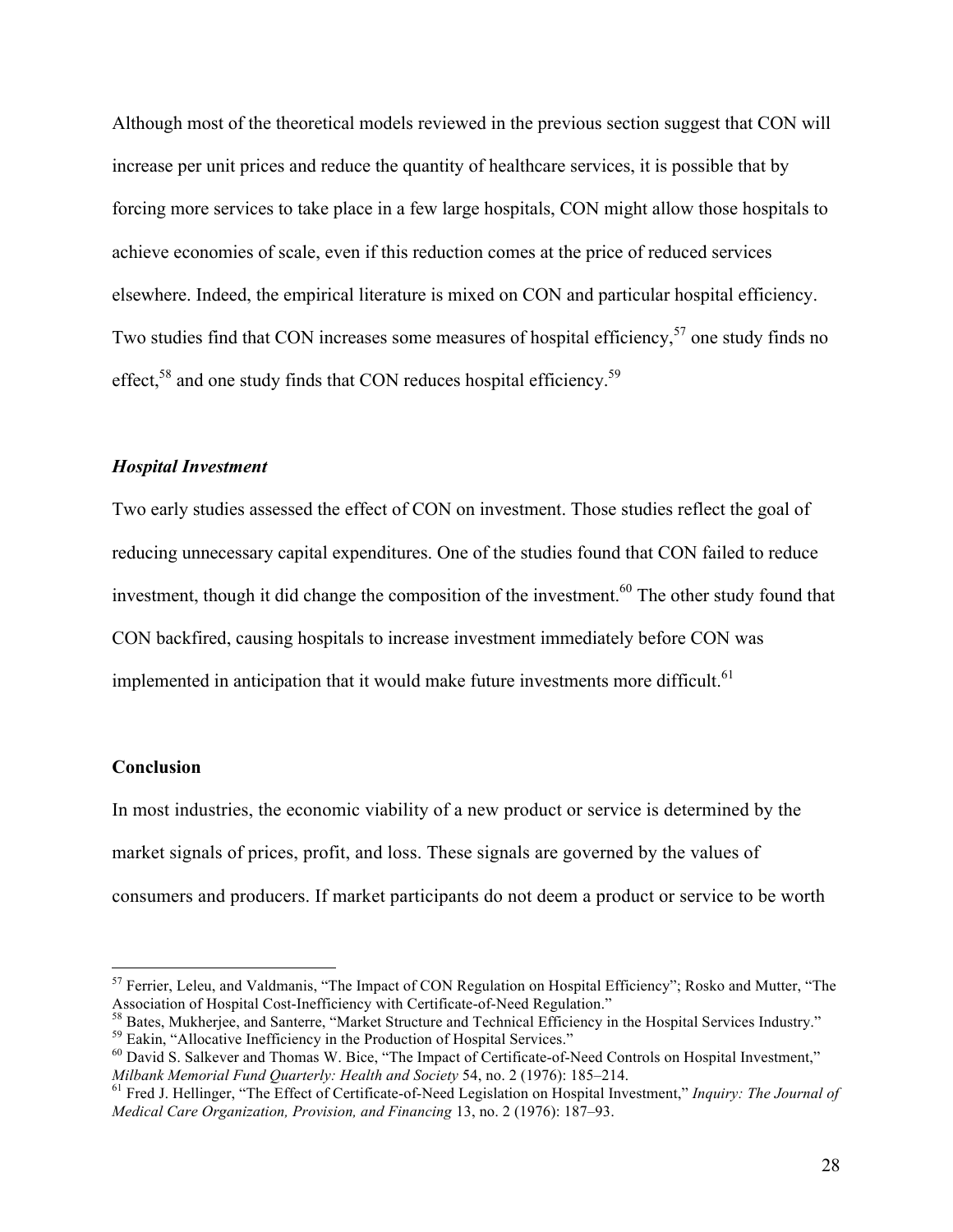the opportunity cost of producing it, the product or service will not be economically viable and will soon disappear.

In the healthcare markets of 35 states and the District of Columbia, however, many of the decisions are not left to market participants. Instead, they are governed by regulators empowered to permit—or refuse to permit—new and expanded services. Those laws are called certificate-ofneed laws because regulators are supposed to determine whether or not consumers need the services in question.

Providers seeking permission to operate can spend years and tens or even thousands of dollars attempting to obtain permission. During this process, incumbent providers are often invited to offer their own opinion about the desirability of competition.

Although CON regulations were once promoted by the federal government as a way to limit healthcare costs, economic theory offers little reason to suppose they work as intended. Instead, economic theory predicts that a supply restriction such as CON will increase per unit costs and decrease the quantity of services. Furthermore, it predicts that CON laws may lead to either increases or decreases in total healthcare spending, depending on whether the priceincreasing or the quantity-reducing effects of CON dominate.

Although CON laws may help internalize externalities created by other public policies such as insurance mandates and public funding, a more efficient and equitable way to address these externalities would be to reform the policies that cause them. Even though CON laws might allow individual hospitals to increase efficiency by channeling more patients to one location, thus achieving economies of scale, these laws might alternatively decrease hospital efficiency by making administrators less cost conscious. Finally, economic theory predicts that